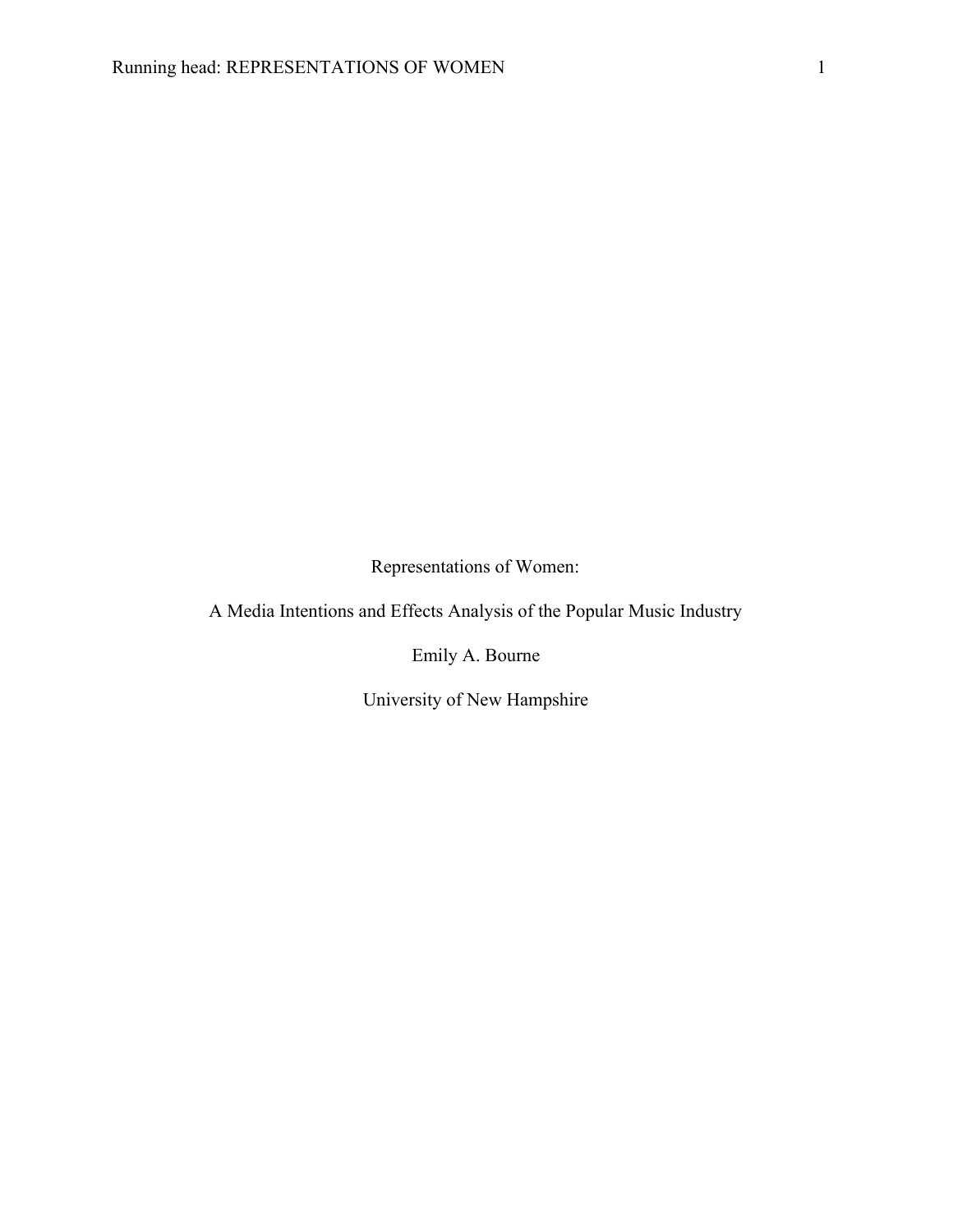#### ABSTRACT

This thesis features a critical media effects analysis of the present United States music industry. Popular music and its associated production and promotion industry is overwhelmingly dominated by men and is correspondingly subject to the influence of dominant cultural ideologies. These ideologies include the oppression and marginalization of women and the furthering of their subordinate status within American culture. The projection of these inherently unjust principles not only reinscribes pre-established societal status quos, but also influences the general public to further internalize, develop, and reproduce them. These prompted understandings contribute to the lacking power and equality of women in society and actively hinder their advancement in the music industry as well as throughout the greater socio-cultural sphere. I conducted my research through the study of academic scholarship, reports, and articles associated with concepts of popular music and feminism, and further combined thematic conceptualizations of both to develop an analysis of the music industry and its associated intentions as a mass medium. In alignment with my research are the arguments and assertions that I will communicate through this report, and I will conclude with an analysis of the many progressive endeavors that have been chartered to mitigate the impacts of these realities.

*Keywords:* media effects, popular music, media, music industry analysis, feminism, women's studies, women in music, social hierarchies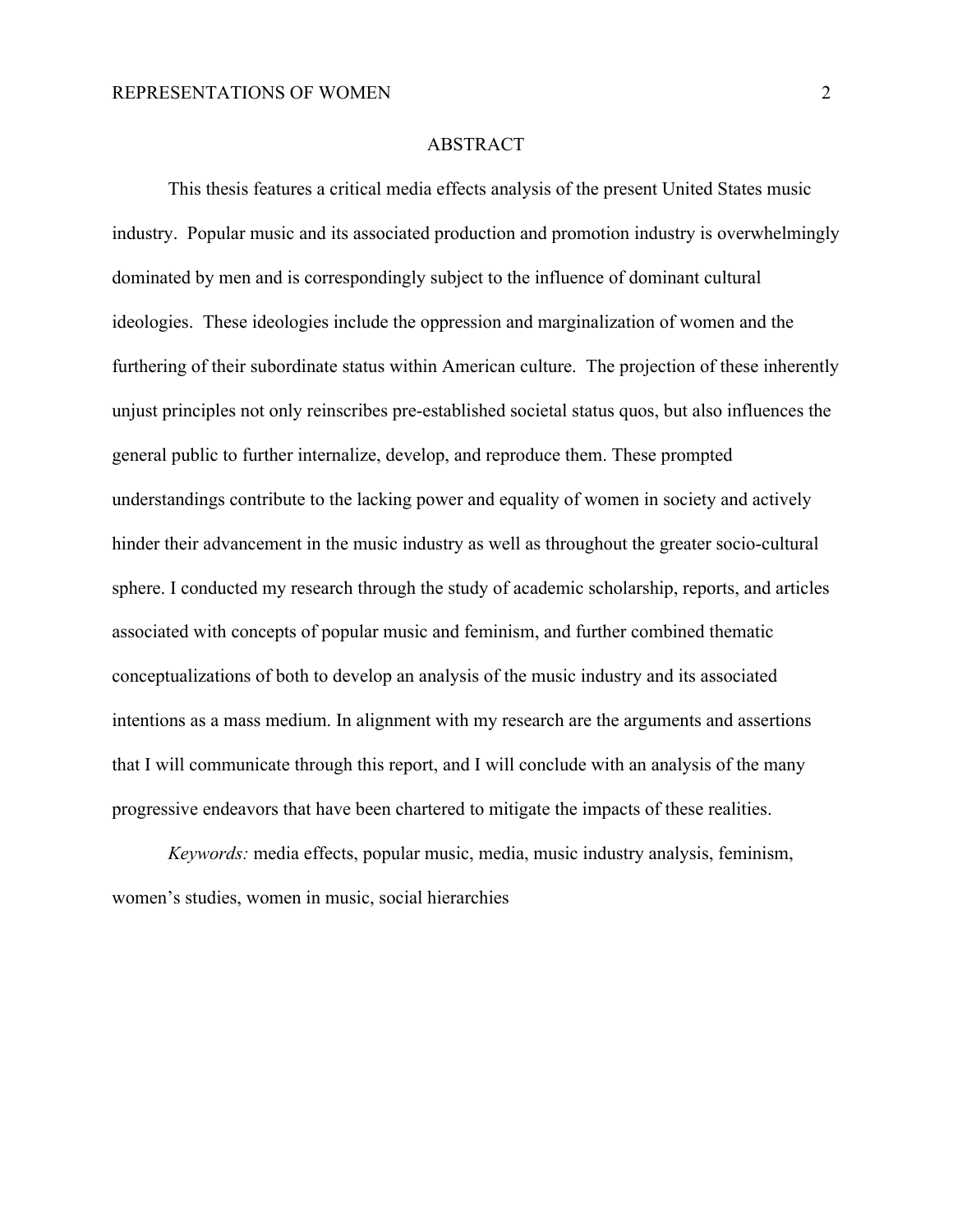#### ACKNOWLEDGMENTS

I would like to take a moment to thank all of the many people who supported me in the daunting task of writing this thesis paper. First and foremost, I would like to thank the University of New Hampshire Communication Department for allowing me the space to engage with and develop my personal interests through the offering of an independent study. I would also like to thank the University of New Hampshire Women's and Gender Studies Department for deepening my knowledge of feminist concepts, for their confidence in my pursuits as a student and as an individual, and for guiding me to be critical in my analysis of the overarching structures of society. Thank you to my three-time professor and thesis advisor Joe Terry for his enthusiasm in my pursuits and for his guidance as a scholar and a mentor in the process of conducting my research. Thank you to my friends from home and the friends that I have made at UNH for making this chapter of my life so enjoyable and for encouraging me to advance my goals. And finally, I would like to thank my family not only for their unwavering love and support, but also for introducing me to the world of media. Your emphasis on the importance of music in my upbringing has ignited a passion that will carry through the rest of my life, and for that, I am immensely grateful.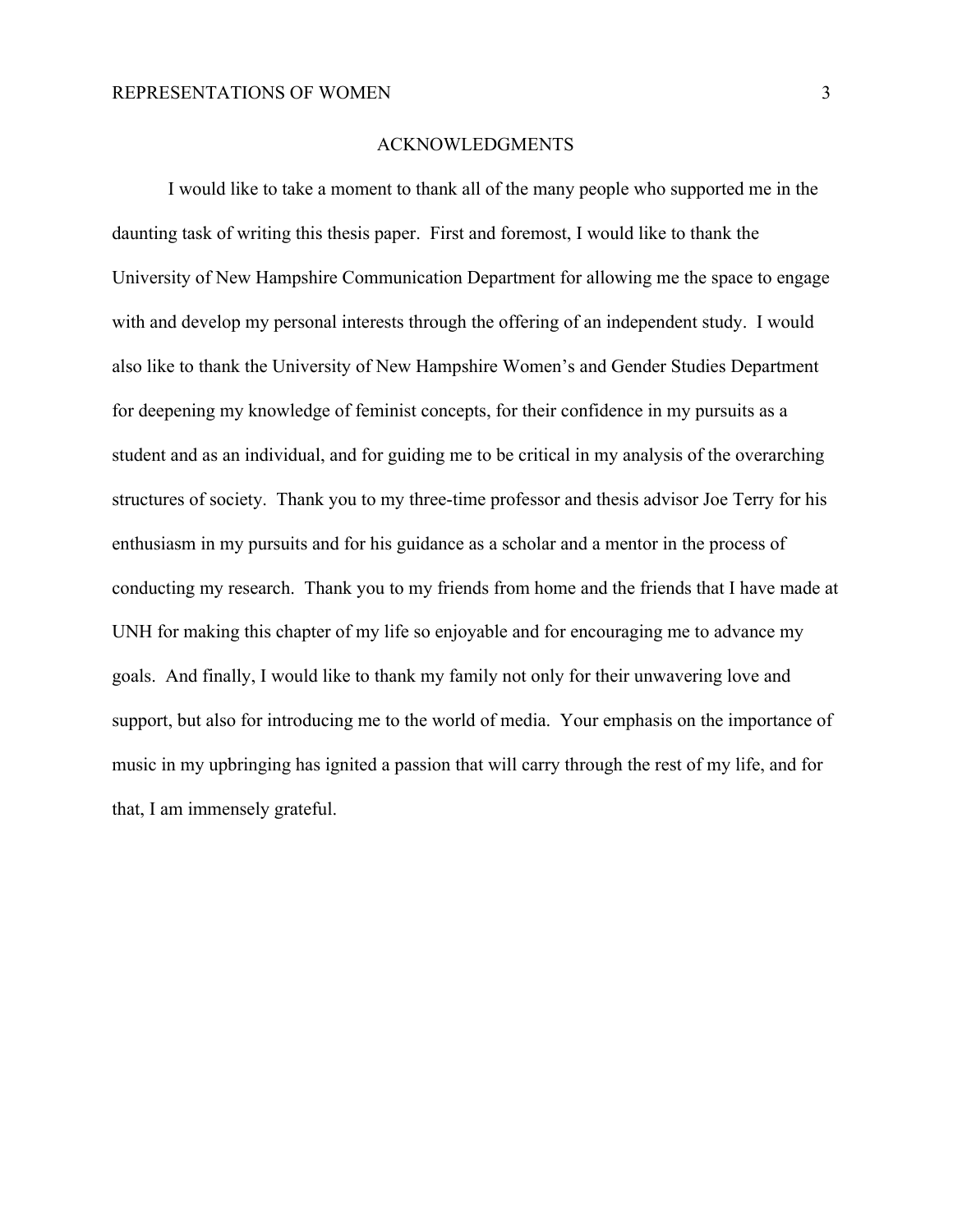#### **INTRODUCTION**

I will introduce this thesis by disclosing that I am an avid music listener. In my life, I have always closely connected with the medium, and the musical composition of my favorite artists has elevated me in my best of times and aided me through my most difficult times. When I was young, some of my first childhood memories trace back to when my dad would practice songs on the guitar and would ask me to sing for him— experiences that contribute to my knowledge of most song lyrics by The Cure continuing fifteen years later. From those early years of my life and moving forward into my adulthood, music has always been something unique in the power of its impact on my mental, physical, and emotional being. My many experiences involving music, including attending my first concert at the age of ten, spending the entirety of my paychecks on summer music festival getaways, listening to music to cope with the loss of family members, learning how to play the guitar with my brother, working at a music venue (and the list goes on…), have not only served to deepen my appreciation for the medium, but have also fueled my intense connection with the numerous genres, playlists, artists, albums, and songs that continue to inundate my consciousness on a day to day basis.

I applied to the Communication Program at the University of New Hampshire because I knew that I would feel gratification and pride if I earned the knowledge and tools necessary to work in the field of music— a career path that I am actively pursuing today. Though, as I began taking courses in media studies and paired that gained knowledge with my interest in concepts of feminism, I quickly learned that the makeup of my beloved and anticipated professional enterprise was, like most media industries, overwhelmingly dominated by and representative of white male interest. As I proceeded in my education, I learned more about the cultural impact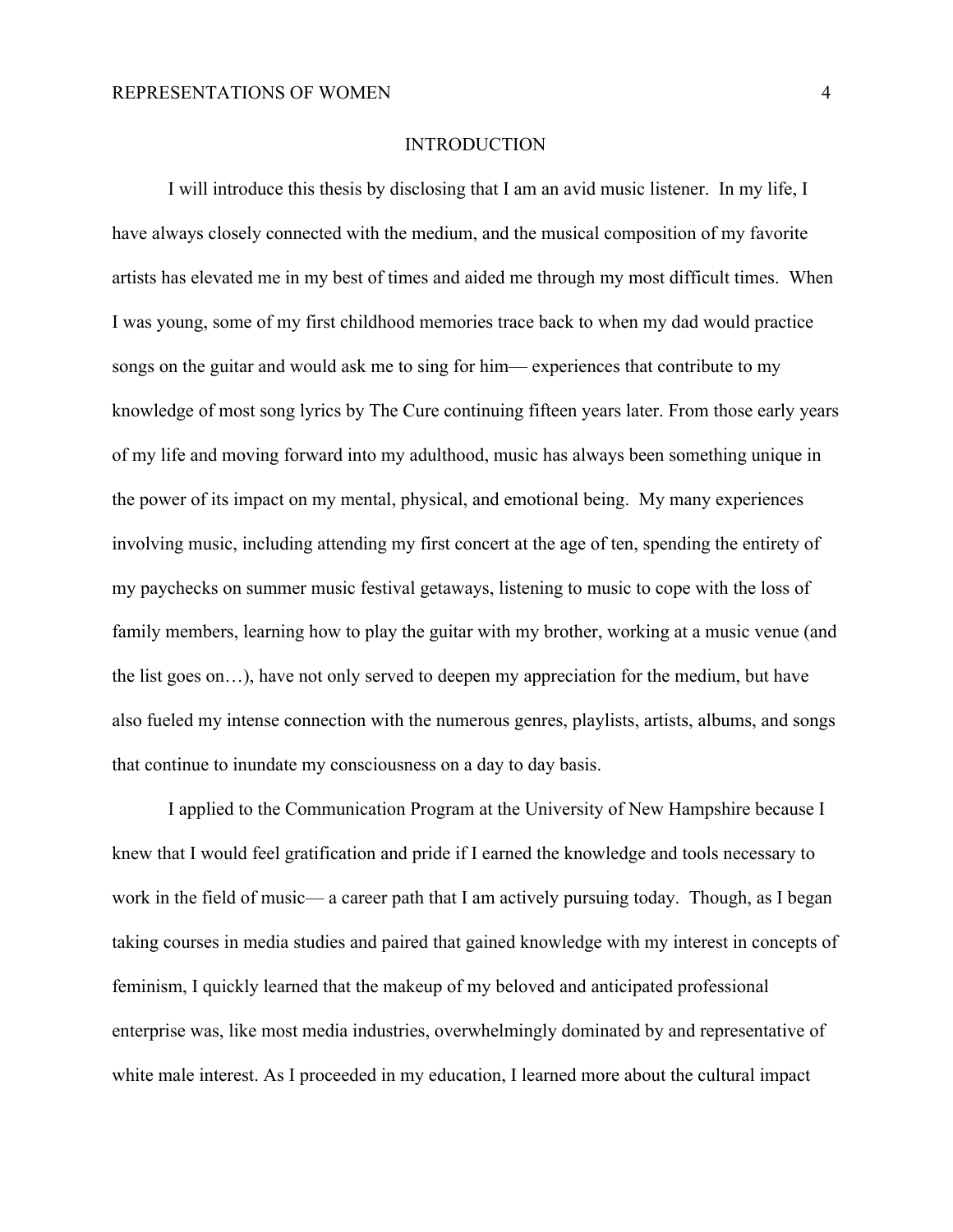that popular forms of media can foster within contemporary society, and drawing upon my background in women's studies and social justice, I began to listen more intently to the intrinsic components and ideologies that were being projected through music. Over time, I subconsciously became trained to notice the many oppressive and unequal representations of the female identity being portrayed through media, and in most all avenues of my participation with music today, it is rare that I find a song or an artist who abstains from such portrayals.

Prior to my exploration of these concepts, I never thought twice when men won more awards at the Grammy Awards or when I heard lyricism that blatantly served to sexualize and objectify women. I never considered why artists, even those who identify as female, would not only demonstrate complacency but would also serve to project unmistakably derogatory and discriminatory representations of women within their music. Only through my studies have I learned that these practices are calculated and are intended to uphold established cultural understandings regarding the place of women in society, and further evoke acceptance for inherently unequal gender relations in a widely subconscious manner. Although the concepts that I will analyze and the arguments that I will present within this thesis are not supported by widespread public opinion, my immense passion for the medium of music and my unwavering confidence in feminism's ability to foster a healthier culture have emboldened and empowered me to actively stand in opposition to the status quo regarding these issues. My understanding of the media's role in society, my interest in pursuing a career in music, and my demand for equality in all avenues of society have fueled my interests in the topics that I will discuss, and I hope this analysis will provide the reader with a more nuanced understanding of feminist theory and media analysis.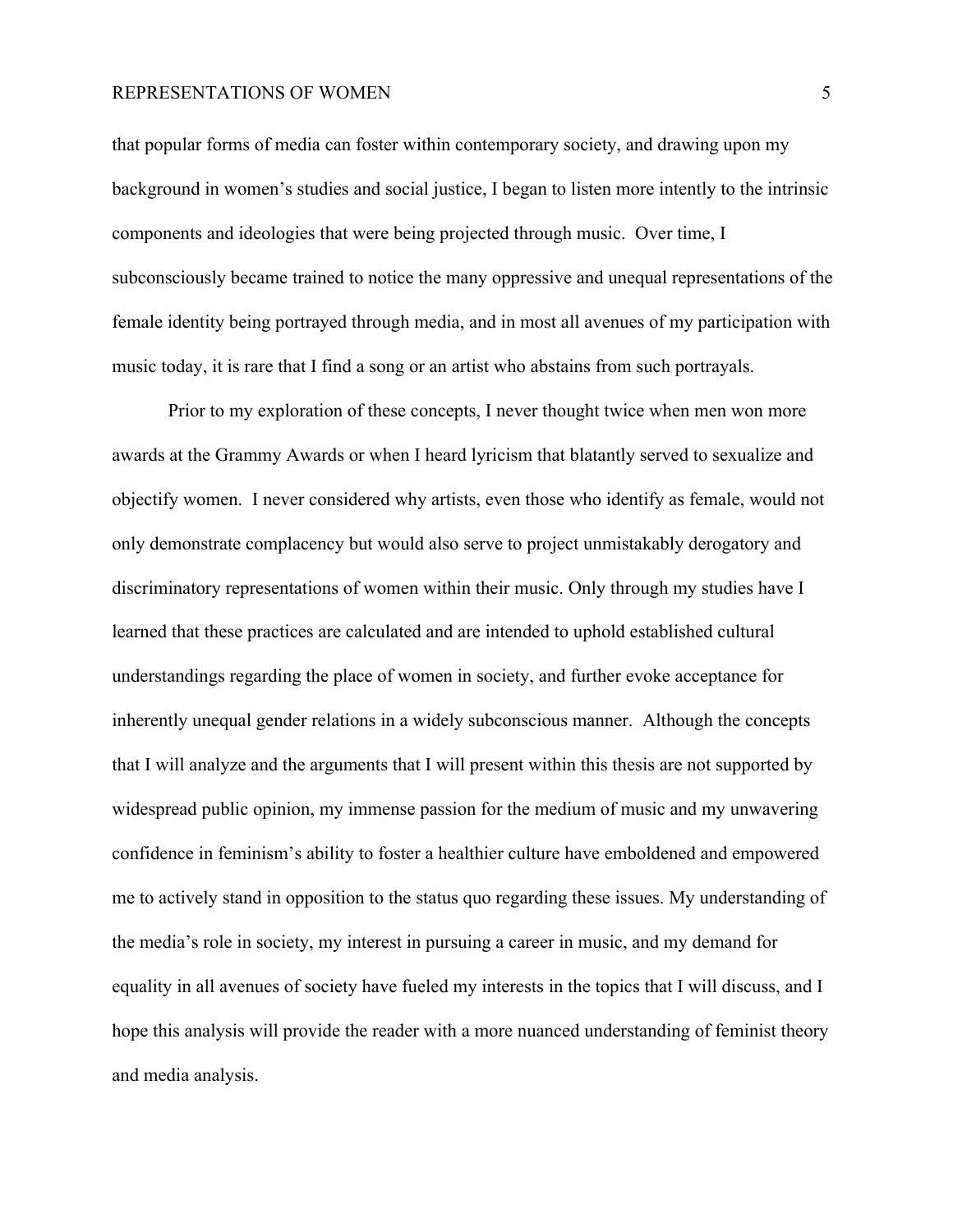#### DISCLAIMER

Due to the nature of the content presented in this thesis, it is necessary to provide a disclaimer. Although many of the concepts analyzed in this thesis might apply to nearly all identities that stray from the culturally dominant, and the frameworks in question may very well expand beyond the industry of music into other prominent arenas of society, my studies and my garnered proficiency lie within the scope of popular music and women's studies. In this analysis, I will primarily focus on portrayals of female identity within music, how associated ideologies and intentions of the medium aim to project them, and the impact that these representations have on how women are perceived within United States culture. This is not to say that the female identity is in any way superior to other markers of identity or the intersections between corresponding identities. Additionally, my thesis is not intended to privilege my approach and concerns regarding this scholarship compared to other approaches.

My purpose in writing this thesis is to demonstrate my learned expertise, that of which is specific to me and the path of education that I have pursued at the University of New Hampshire. I intend to draw upon my knowledge and interests and generate a cohesive and persuasive argument to promote comprehensive awareness for these concepts and, further, inspire social change and equality. If it is circumstantially possible, I encourage those interested in corresponding topics that lacked sufficient analysis in this thesis to allow your curiosity and concern to guide you into avenues of research. I feel empowered with the understanding that I have ascertained, and I hope that further consideration of these topics will allow others to expand the field and promote greater knowledge and understanding surrounding these issues.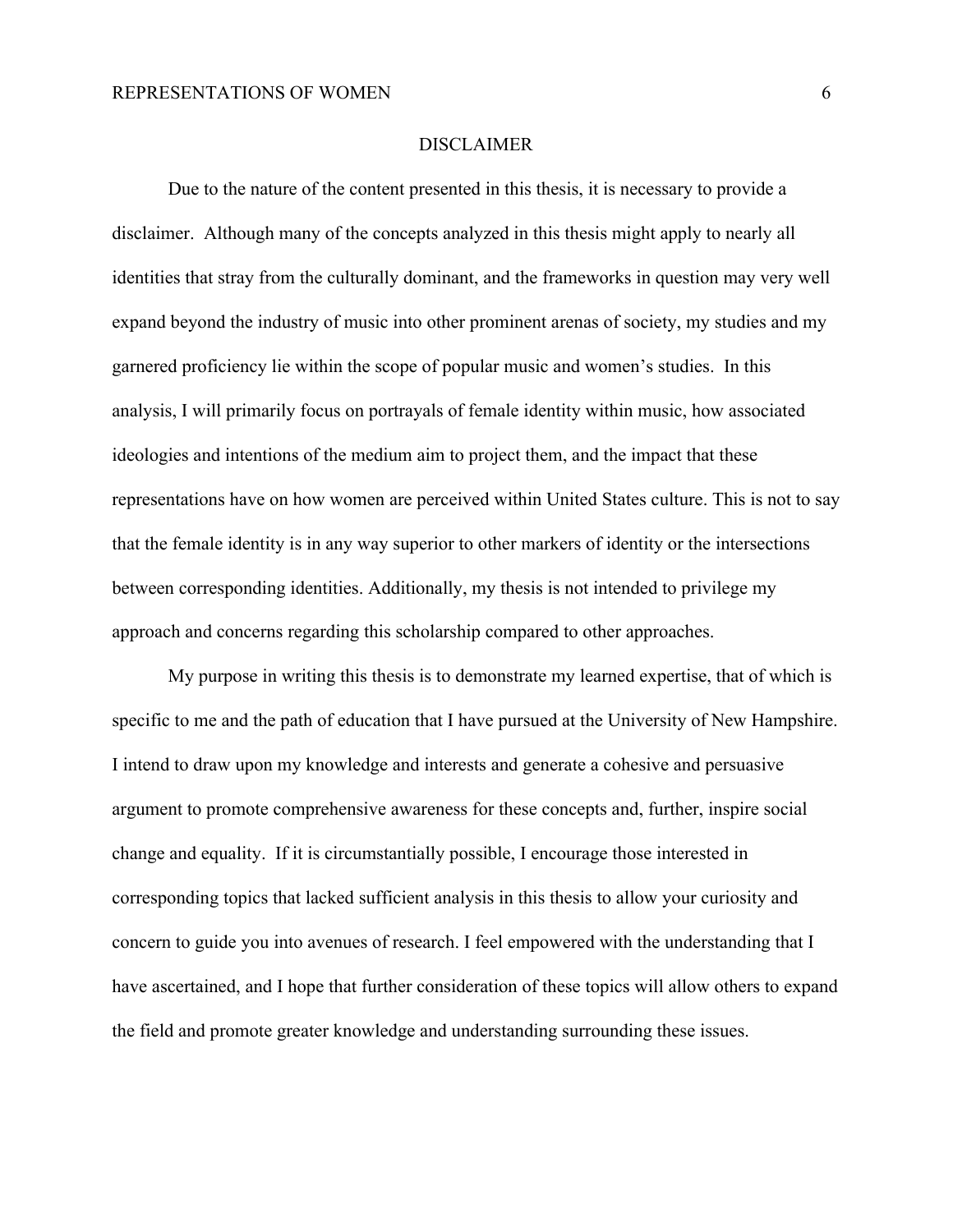#### SOCIAL HIERARCHIES

In the context of social, cultural, economic, and political hierarchies in the United States, privilege and oppression go hand in hand. In present American culture, privilege is understood as "one group [having] something of value that is denied to others simply because of the groups they belong to rather than because of anything they've done or failed to do," (Johnson, 2018, p. 23). Privilege is, therefore, an inherent advantage that one group holds over another due solely to the nature of their identity in conjunction with pre-established social structures of common culture. Privileged status in the United States is often associated with markers that include but are not limited to sex, gender, race, class, ethnicity, sexual orientation, religion, and physical and mental ability, and within these categorizations, dominant status is accordingly held by people of male, cisgender, white, wealthy, American, straight, Christain, able-bodied, and neurotypical identities (Kirk & Okazawa-Rey, 2004, p. 63). Groups and individuals who lack or are indistinguishable in their possession of these identity traits are further subjected to some degree of subordinated status in the contexts of United States social, cultural, economic, and political environments (Frye, 1983, p. 11). This experienced subordination allows the dominant group to accrue resources through structural advantage. Consequently, the relationship between privileged and oppressed identities is inherently linked, as the oppression of marginalized groups serves the distinct purpose of permitting the power acquisition of the dominant group (Young, 2004, p. 1).

Thus, privilege matters in the context of United States socio-cultural proceedings because it provides an inherent, born route to power. Contrary to capitalist and neoliberal interpretations of the United States' orientation as a meritorious enterprise, power and the ability to succeed in American culture are often linked to one's index of privilege (Hall & Lamont, 2013, p. 2).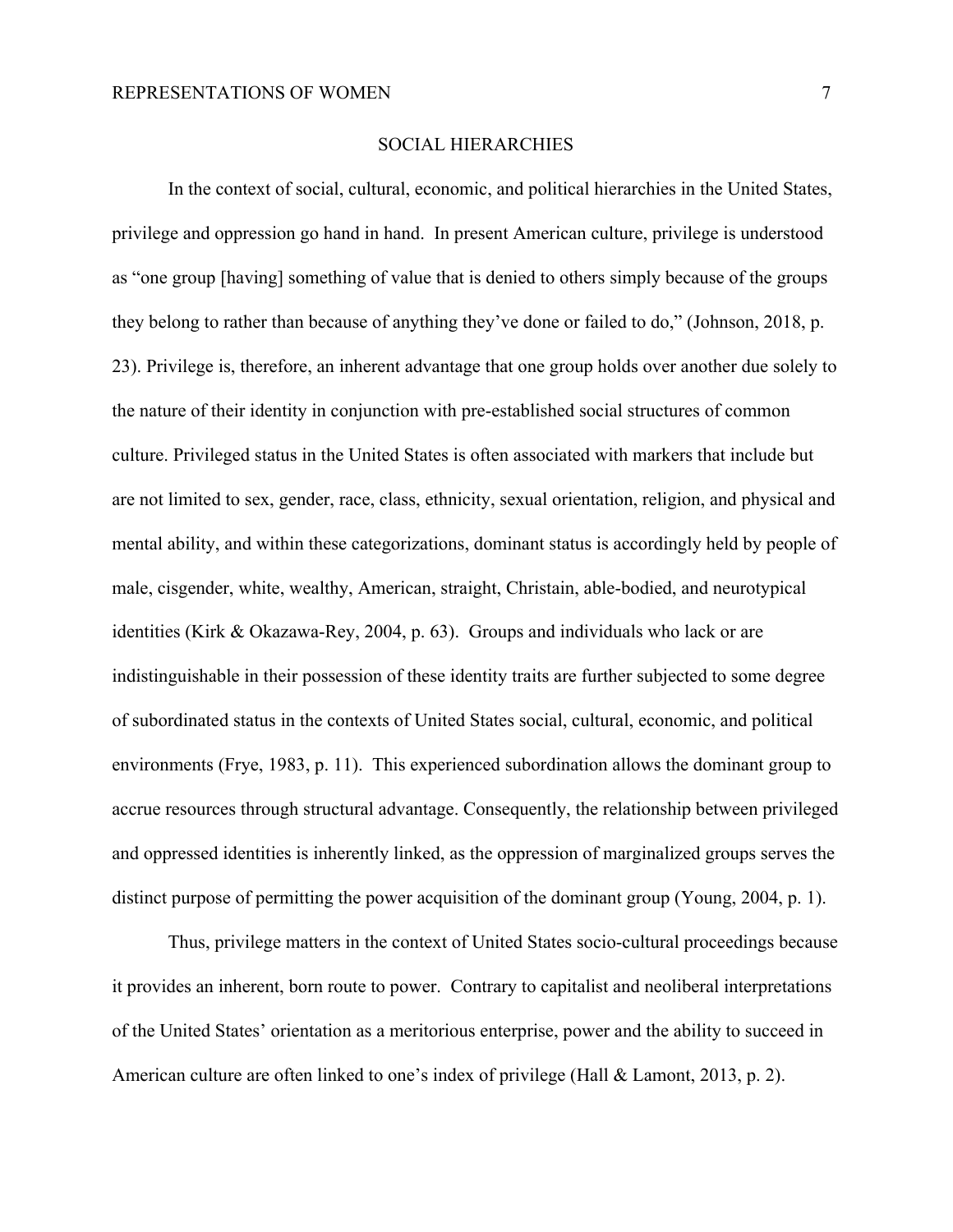Although one's own identity may be comprised of a variety of both privileged and oppressed social categorizations, individuals who hold some degree of privilege correspondingly hold some degree of power, and oftentimes, the assumption of power occurs somewhat unconsciously (Liu, 2017). Power is understood within the American society as, "the process in which one party extracts compliance from another party, despite a conflict of interest, through the actual or proposed manipulation of resources representing commodities or tools in the control of commodities which the other party values," and it, consequently, becomes a highly coveted asset (Luckenbill, 1979, p. 98). Those who obtain and carry power in the United States often have greater access to financial, political, social, and cultural capital, that of which can drastically improve one's quality of life (Case, Iuzzini, & Hopkins, 2012). Therefore, power is an attribute of one's identity that is often intended to be kept, as lack of power is intrinsically associated with the absence of opportunity.

Though, in a highly developed society where, over the course of history, individuals have become increasingly educated and made aware of the injustices that these structures permit, their persistence is a calculated measure that is developed, implemented, and furthered by the dominant class (Jadhav, 2011). To keep power in the hands of the few, the public must be influenced to believe that either there is either nothing to question in terms of socio-cultural relations, or that the status quo regarding power is somehow justified. One prominent avenue for these messages to be broadcasted is through mass media and popular culture (Thompson  $\&$ Tisdell, 2007). The utilization of the media to spread propagated news information for malintent is by no means a new phenomenon. Historically, dictators have shown to take advantage of the popularity and reach of the media to influence the general populous for their own personal and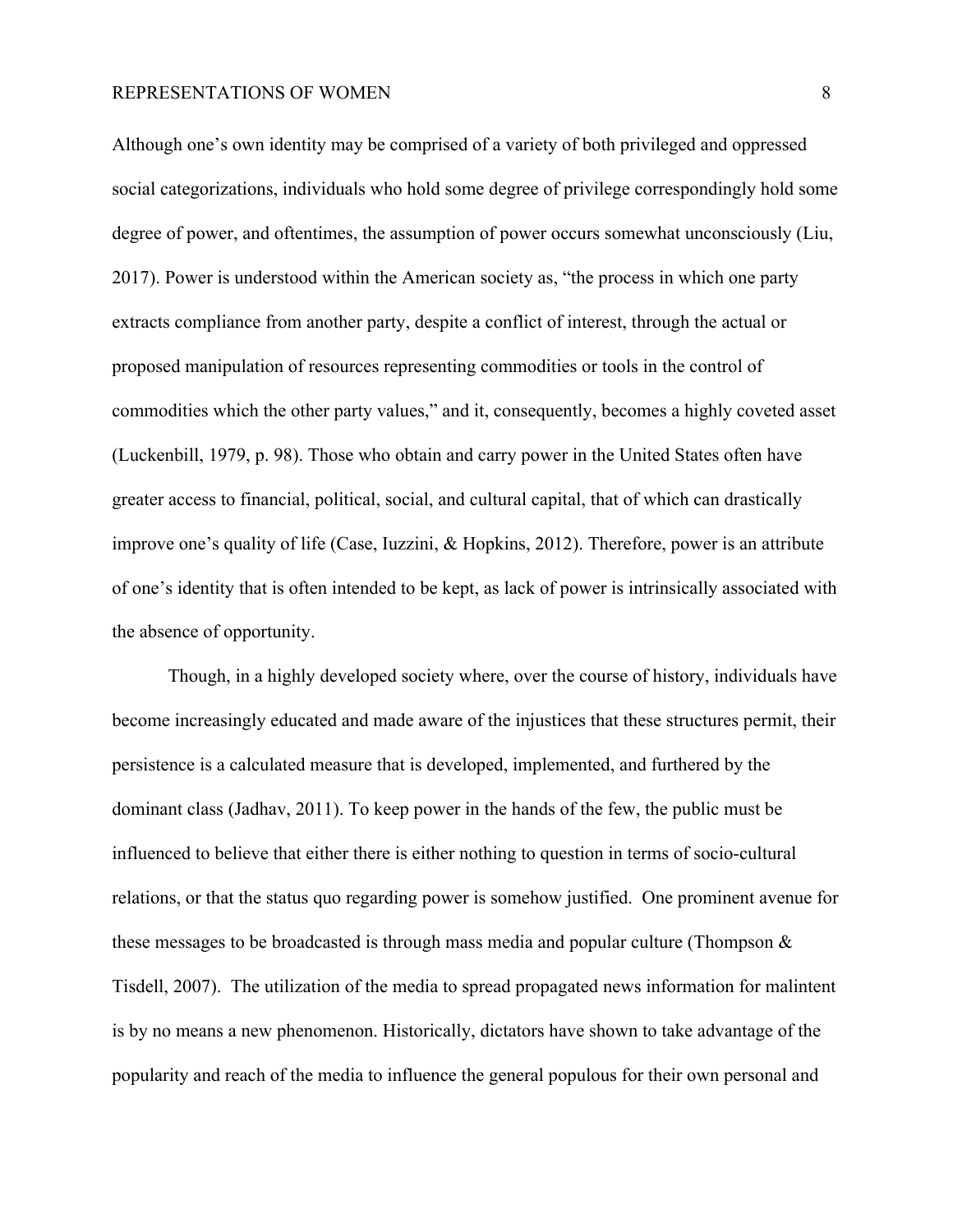political gain (Messinger, 2010). The evidence presented here is not an argument to designate American mass media as a dangerous distributor of propaganda, but some may argue that when the media is controlled by a select few individuals occupying the dominant class, the mediated material absorbed by the public is more often than not skewed in the ideological favor of that associated identity (Jadhav, 2011).

The result of this utilization of mass media for personal or political impact conditions the public to be unknowingly complacent in a system of injustice that can and often does work to further oppress and marginalize them (Pingree, Stoycheff, Sui & Peifer, 2018). The widely unaware nature of the public concerning the intentions of media in garnering subconscious support for particular understandings or ideologies serves a deliberate purpose. If the dominant class were to overtly preach to the masses that power should remain in the hands of only white, straight, cisgender, Christain men, the affected public (or otherwise, the majority of American people) might speak out and protest in dissent. Rather, the subtle essence of these suggestive and persuasive efforts is more effective as it conveys those intended messages through attractive and culturally sound means while also prompting people to connect via shared approval for these articles of mediated culture (Qin, Strömberg & Wu, 2017, p. 119-120). Conversely, in order for those individuals who recognize the hidden incentives of the mass media to garner awareness for them and promote comprehensive societal change, they not only need the cooperation of the masses, but also the support of at least some members of the dominant identity (DiAngelo, 2019, p. 19). Therefore, the inherent advantage of the dominant class paired with the grasp that they hold on public perception makes it extremely difficult to deconstruct existing social hierarchies.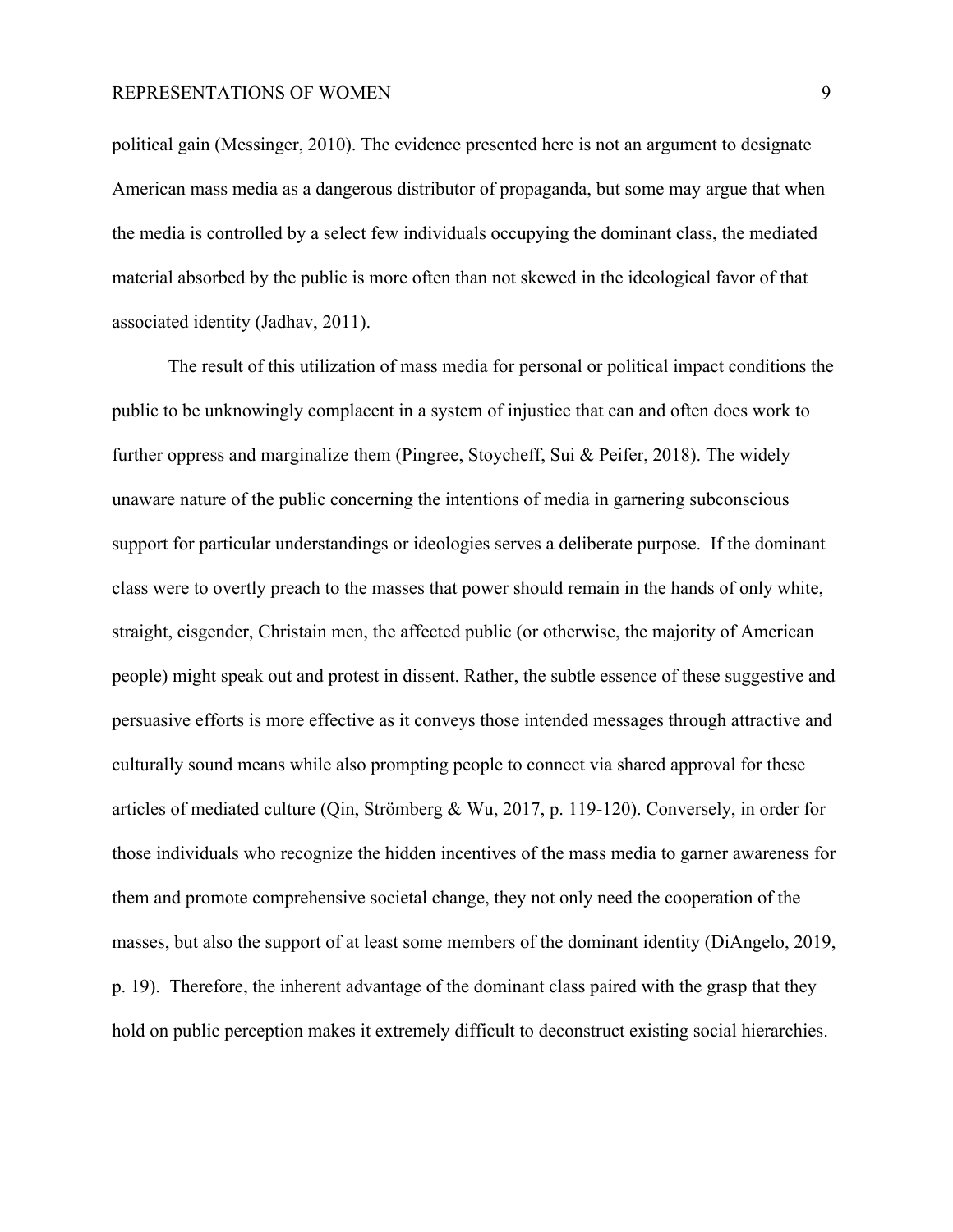#### MEDIA EFFECTS

The phenomenon described within the previous section detailing the intent of the mass media in subconsciously influencing the public is closely related to two concepts of media effects scholarship— theories of framing and cultivation. Frames are understood as "portrayals of issues and events…[that] can be applied to a nearly unlimited range of topics" that serve to "push an agenda," (Kuypers & D'Angelo, 2009, p. xiii). Cultivation theory is a concept that emphasizes the link between "a population's constant exposure to mass media messages" and how that communication "[shapes] its members' beliefs about the world," (Fortner & Fackler, 2014, p. 99). These two concepts of media studies are commonly discussed within the realm of news, film and television analysis, but the wide reach and overwhelming inundation of music media within the lives of Americans today serves as a basis for the application of these theories to the field of music (Denora, 2000, p. 141). Also notable is the fact that although these theories are often categorized as separate entities of media influence, in this thesis, they will be discussed as formulaically different but thematically associated acts that correspondingly contribute to public perception surrounding a specified context (Potter, 2012, p. 40-41).

Media framing that is foregrounded by the dominant identity to project oppressive ideologies can be facilitated through a variety of means. Discussed in news and journalism analysis is the degree to which media outlets will both emphasize and exact a perspective surrounding an issue in efforts of influencing the public to understand it in a certain way (Martins, Weaver & Lynch, 2018, p. 99-100). In music media, these tactics are also utilized to elicit particular narratives and call the attention of the public to certain societal perceptions. For instance, the production industries that control and market popular music might prompt artists to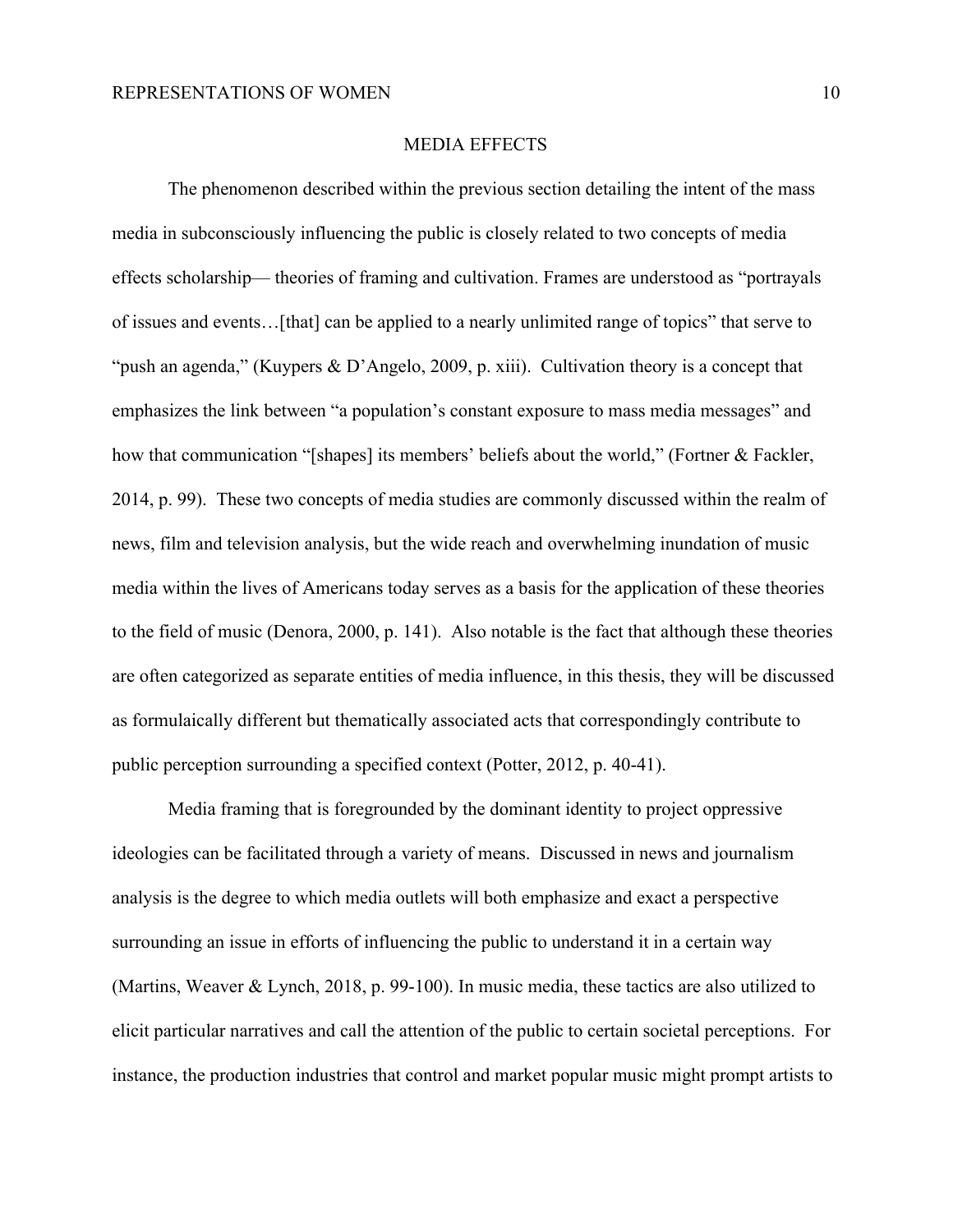occupy particular personas or stress certain issues and circumstances while actively omitting others (McDonald, 2019). This guidance can be proposed through the offering of a particular platform, through the blatant control of an artist's creative endeavors, or through the decision to either invest in or relinquish an artist (Balaji, 2009). In terms of framing the female identity within music, these practices most often serve to present to the public the ideological perception that women are inherently inferior through demeaning, degrading, marginalizing, sexualizing, objectifying, gender role-eliciting, and violence-inducing thematics (Adegoke, 2019).

In terms of the cultivation theory of media effects, emphasis is placed on the public's subconscious undertaking and internalization of media messages in conjunction with their consumption habits (Fortner & Fackler, 2014, p. 99). In an analysis concerning the capabilities of television in influencing the general populace, media scholars James Shanahan and Michael Morgan note that the exposure, viewing habits, accessibility, and centrality allowed by television generate avenues for widespread influence (1999, p. 20-21). These factors, those which might prove to be identifiably more prominent within the modern age of streaming, can also be applied to the medium of music. Framed ideological contexts paired with the influx of music within public life allow and the medium to guide general interpretations regarding particular issues. Therefore, if the music that people regularly listen to frames the oppression of women as being the cultural default, the public will be more apt to internalize these contexts and reproduce them in other avenues of society (Cobb, 2016).

Media influence is an effective tool in swaying public opinion. The practice of foregrounding inconspicuous ideologies within a widely consumed cultural medium allows great potential for mass manipulation. Techniques and vehicles of media effects can and do serve the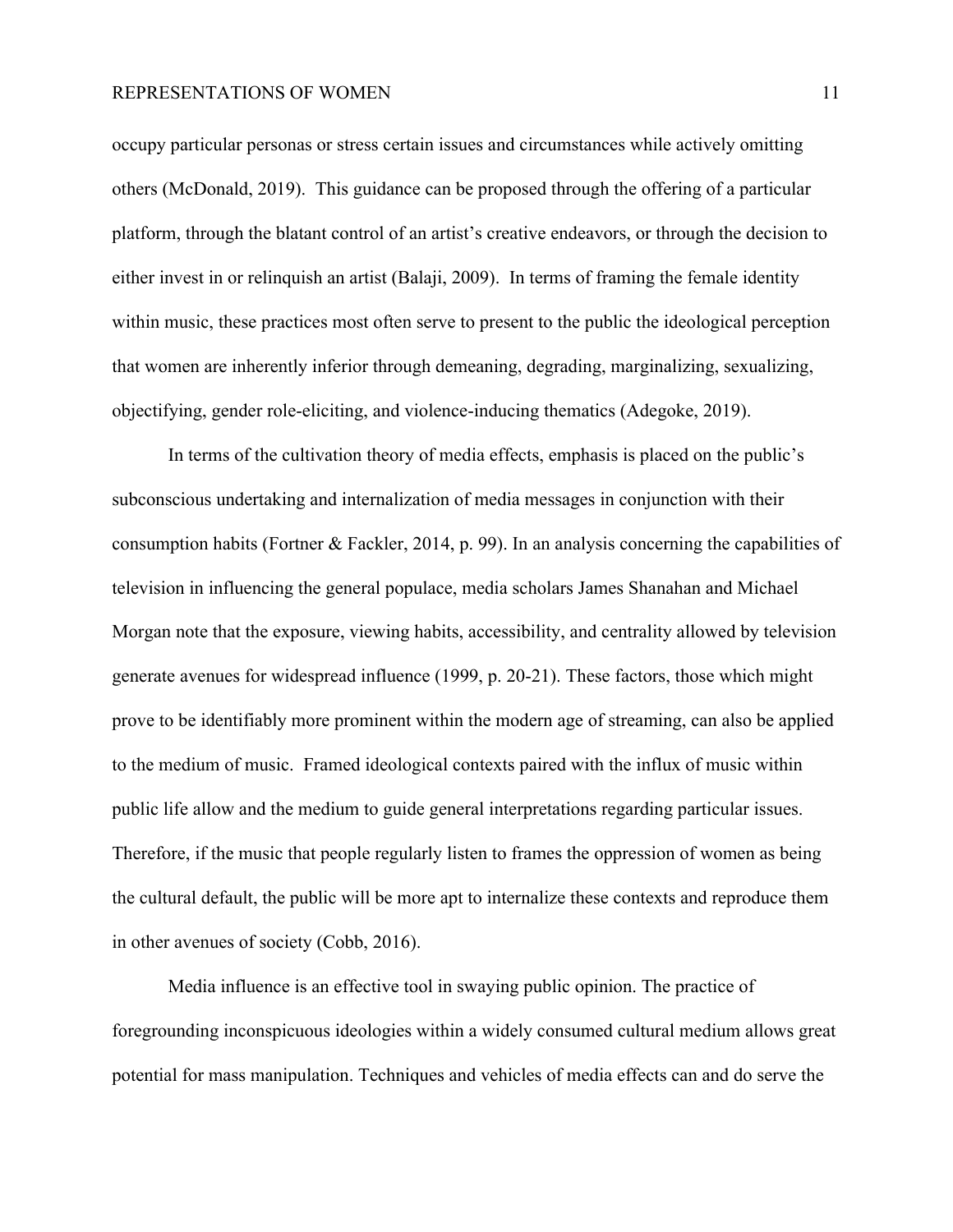distinct intention of allowing those who hold power to retain it while further subordinating others to ensure unequal distribution of resources and opportunities. The function of the media in predisposing the public to be receptive to dominant ideologies prompts these understandings to be assumed, reinforced, and reproduced within future social endeavors (Piazza, 2017, p. 205-206). The ways in which popular music frames and cultivates public perception surrounding women and other marginalized identities are discernibly oppressive, and corresponding factors of cultural and industrial proceedings create a vicious cycle of influenced reception and understanding, effectively prolonging social hierarchies.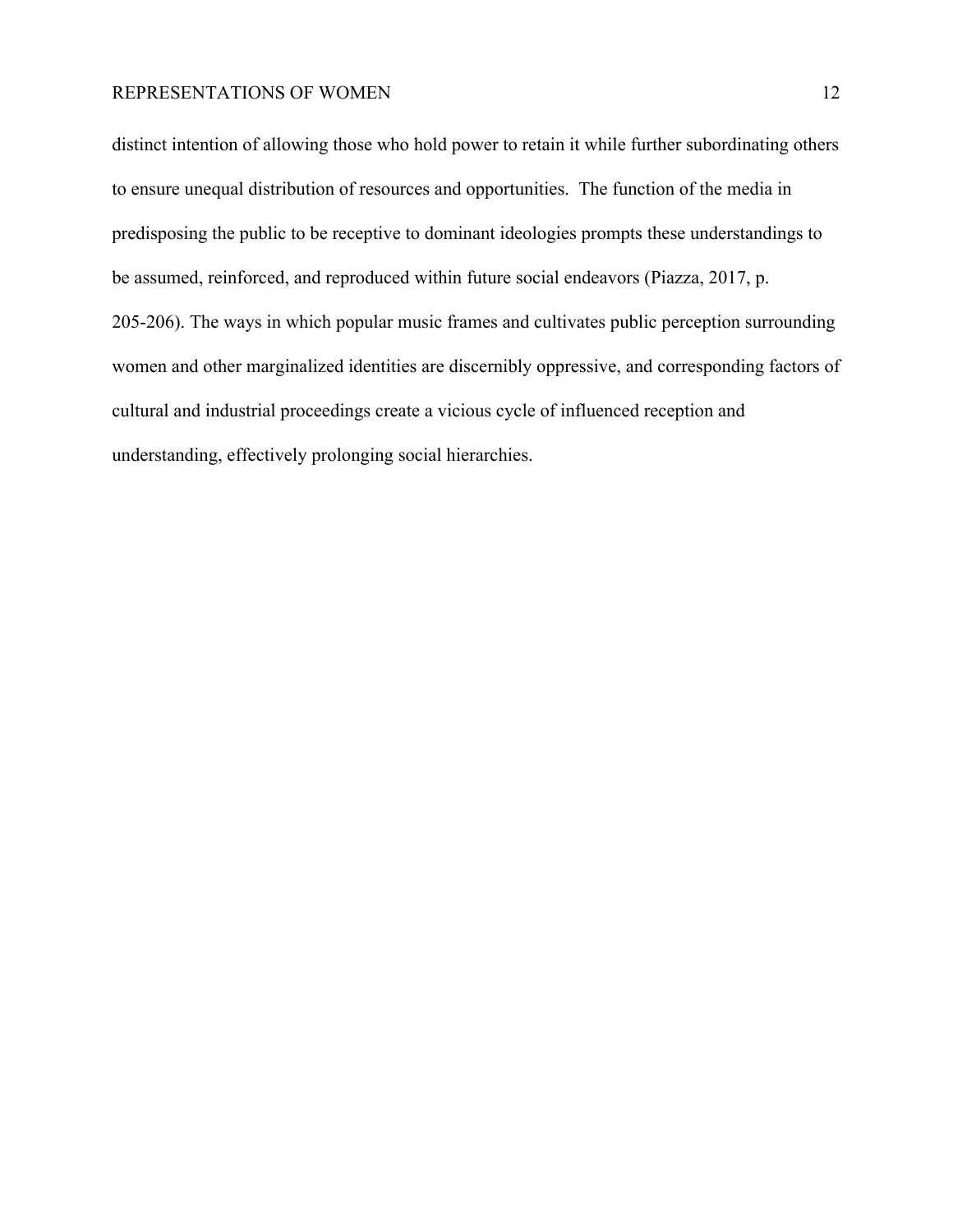#### MUSIC INDUSTRY

The evidence presented within the previous sections, that of which elucidates both ingrained socio-cultural identity hierarchies as well as the wide influence of mass media forms on popular opinion, is further supported by an analysis of the music industry's demographic structure. In alignment with other popular media industries within contemporary society including television and film— those of which have been subject to ridicule in recent years for their lack of diversity and encompassing representation— the music industry suffers a similar fate (Greenslade, 2015). Identifiable is a vast employment discrepancy between male and female identities throughout the media industry in question. According to a study conducted by the non-profit feminist media enterprise *Women in Music*, there is a general 70% male and 30% female representational divide across the United States industry ("The Stats", 2019). Reinforcing this claim, *Forbes* has reported that "the gender ratio of male producers to female music producers is 47 to 1," (Kelley, 2019). Additionally, women have been noted as comprising a marginal "21.7% of artists," and "only 15 percent of women in the music business actually run labels," (Schneider, 2019). Studies reported by *NPR* have proven even more bleak, as the news outlet has detailed that in analyzing "key roles" in the industry, only 3% of sound engineers and 2% of producers are women (Tsioulcas, 2019).

In terms of production statistics, a 98% male to 2% female deviation is especially problematic, as much of the creative power and processes associated with the making of music is structured and manufactured by those in a producer's role. Popular educational outlet *Recording Connection* has noted in their article "what does a music producer do?" (2019) that: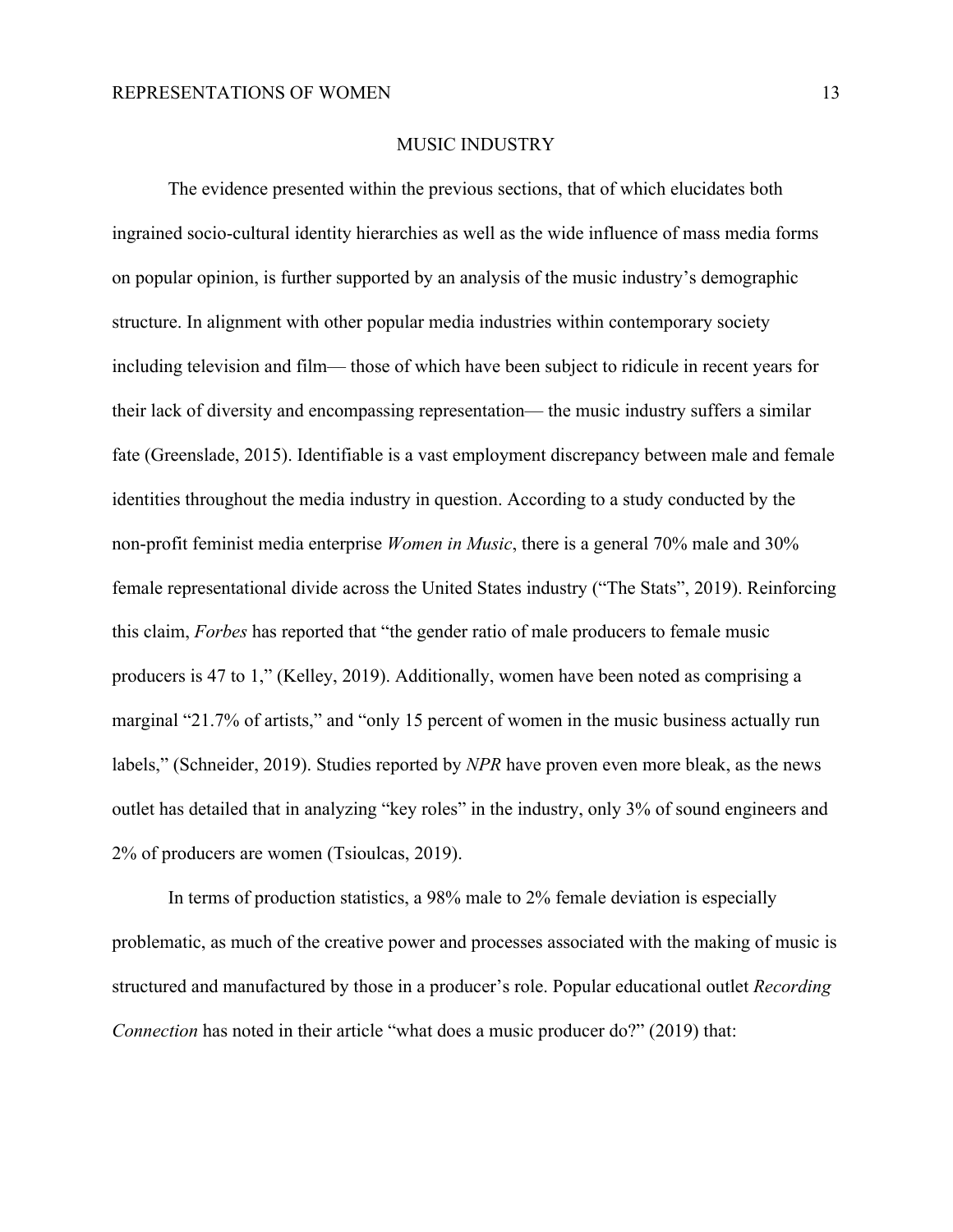The music producer oversees all aspects of the creation of a song or album... [including] choice of song, choice of musicians, instruments and vocalist(s) and how those instruments are played and those notes sung as well as where the song or album is recorded. Like a director is to a film, the music producer is to a song.

Rick Camp, an esteemed producer in the industry who has worked with many significant artists including Beyonce, Jennifer Lopez, and Usher, was further cited in the *Recording Connection* article (2019) as stating:

The music producer is in charge of either writing the material or if he didn't write it, he's in charge of organizing it and making it sound like a cohesive song. He calls all the shots on what's played, and when it's played, and how it's played, and the sounds that are used, or the vocals that are recorded if they're correct or not. The producer is in charge of everything.

Despite an artist's role in serving as the face of the music that is released for public consumption, in actuality, it is the producers who guide the narrative of most songs, records, and albums. Although some labels and producers stress the importance of artists writing their own material, most popular music is heavily subject to producer influence (Ingham, 2019).

To put these notions into perspective, one *NPR* analysis of the *Billboard Hot 100* song popularity chart has reported that "twenty three percent of the 700 songs in [their] sample had one of 10 male songwriters attached to them," and that, consequently, "we're allowing 10 men to set the norms," in popular music production (Tsioulcas, 2019). In addition, a University of Southern California study has noted that "only 12.3 percent of songwriters of the 600 most popular songs from 2012-2017 were female," (Hausch & Ruxton, 2019). This lack of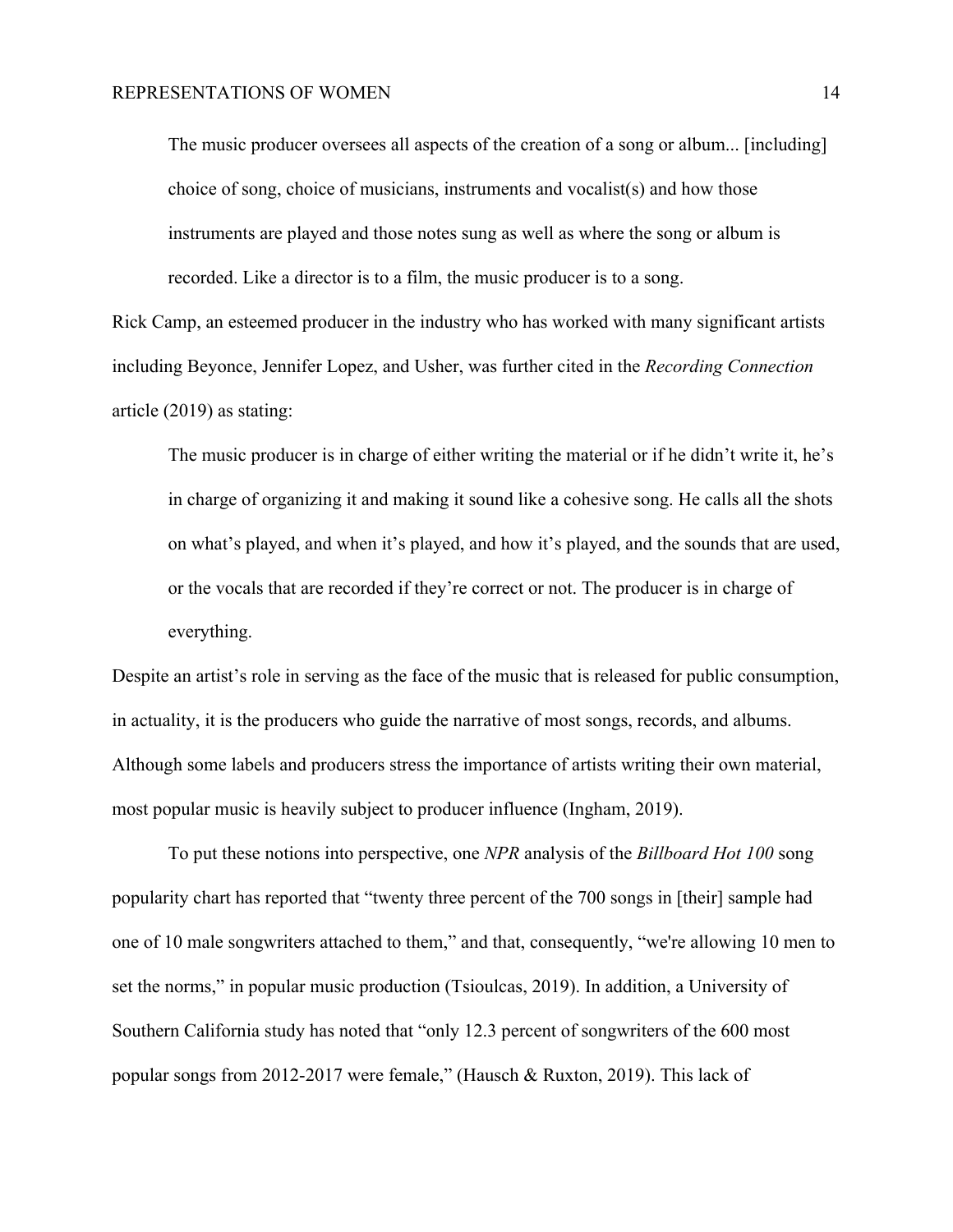representation manifests even further than lack of voice in writing, and as *Forbes* study has described, only about 22% of artists who have released a top hit since 2012 have been of female identity (Kelley, 2019). These statistics may be in part due to the fact that industry executives those who have been deciphered as being primarily of male identity— also control promotion and marketing efforts and have unrestrained control over which artists are popularized, those of whom might prove to be in alignment with the mission of the record label (Bruenger, 2019, p. 4796). Stacy Smith, the founder and director of the Annenberg Inclusion Initiative at the University of Southern California, has concluded that despite the associated lack of "[representation for] the world that we live in" these numbers demonstrate, they hold tremendous influence and "directly [translate] to what is being told or communicated to audiences... about norms, about lived experiences — and we're seeing females shut out from this process," (Tsioulcas, 2019). Seeing as how women account for 51% of the United States population, these numbers prove to be outrageous in the plight of equal opportunity and comparable representation ("U.S. Census Bureau...", 2019).

Aside from these stark inconsistencies in music media representation, when women do occupy roles within the industry, they are often flagrantly undervalued. *Forbes* has identified the fact that "women executives get paid 30 percent less than men," a number drastically exceeding current reports on average American gender wage gaps (Schneider, 2019; "Gender Pay Gap...", 2020). Additionally, women in the industry have reported experiencing "their skills [being] discounted," "[stereotyping] and [sexualization]," as well as the strain of having to "[navigate] both a male-dominated industry and the financial side of music," (Schneider, 2019). Paired with these grievances, a study of women in the music industry conducted by *NPR* has also noted that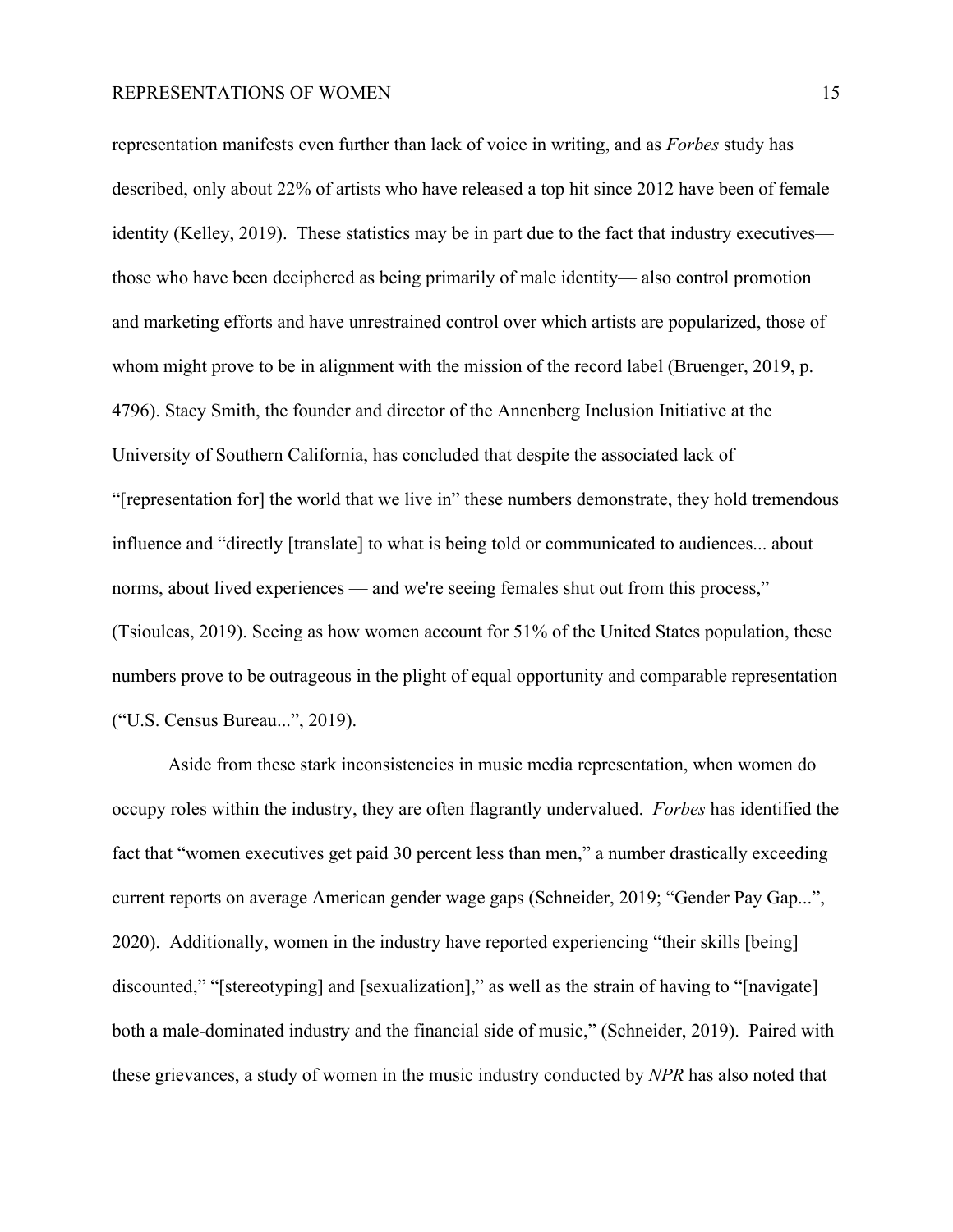there is a demonstrated "lack of attention paid to women's contributions," and that women are often "hit on… they [become] the object of innuendo, [and] they [feel] personally unsafe in certain situations," (Tsioulcas, 2019). According to a Musician's Union survey report concerning the prevalence of maltreatment in the industry, 48% of respondents stated that they had been subject to discrimination and abuse, and 85% of assault cases disclosed by women for the purpose of this survey went unreported. These unfortunate statistics could be attributed to the harsh culture of the industry, unequal power dynamics, factors of intimidation, or the frequent dismissal of assault claims by executives when they do arise (Savage, 2019). Additionally, artists have described that the role of producers and executives in "[attempting] to control [young female artists'] image and make [them] more commercially appealing by 'encouraging' [them] to lose weight and wear sexier clothing is a common scenario," (Claire, 2019). Artist Lauren Aquilina has confirmed this sentiment by noting that during her emergence, she was told by industry executives that "to be successful, boys need to fancy you and girls need to want to be you," (Claire, 2019).

Also deciphered through an analysis of industry proceedings is the absence of female recognition at popular awards ceremonies. A *Hollywood Reporter* article has outlined that "between 2012 and 2017... 90.7 percent of the Grammy nominees were male and 9.3 percent were female," and that, correspondingly, "women only make up 21% of the Academy's voting membership," ("Recording Academy", 2018). Although these percentages might very well align with prior outlined gender discrepancies in music production and artist identity, the corresponding factors of lacking representation serve to reinforce one another and create an unfortunately bleak state of affairs for women in the industry. Paired with heightened public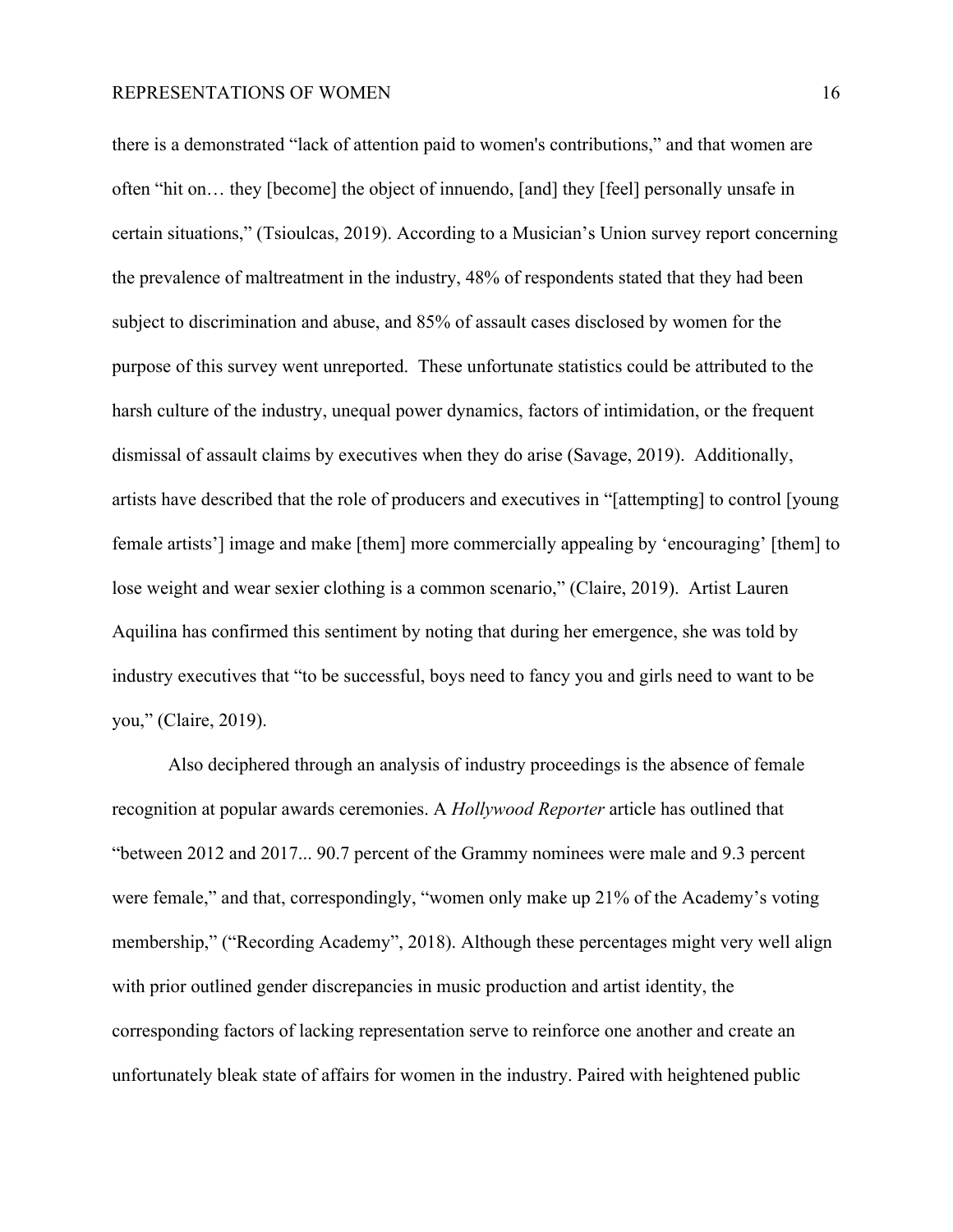criticism of the Academy regarding these contexts as well as due to various identified instances of sexualization and abuse of women at the ceremony, the Academy has made efforts in recent years to better revere female artists (Ali, 2020). One example of this attempt was the celebration of Billie Eilish during the 2020 Grammys and her role in being the first woman to win all of the "big four" Awards, a prestigious Academy acknowledgment consisting of recognition for Best New Artist, Best Song, Best Record, and Album of the Year (Grein, 2020). Although this moment has been regarded as a symbol of progress for women in the industry, Eilish's recognition has not been granted without caveat. It should be clarified that of the mere 22% of female artists that make up the industry, *Forbes* has revealed that "73% of female performers were women of color," (Kelley, 2019). Coincidentally, even when women of color dominate the female artist subcategory, white women continue to be recognized at greater margins, an anecdote that serves as a stark identifier of industry intentions.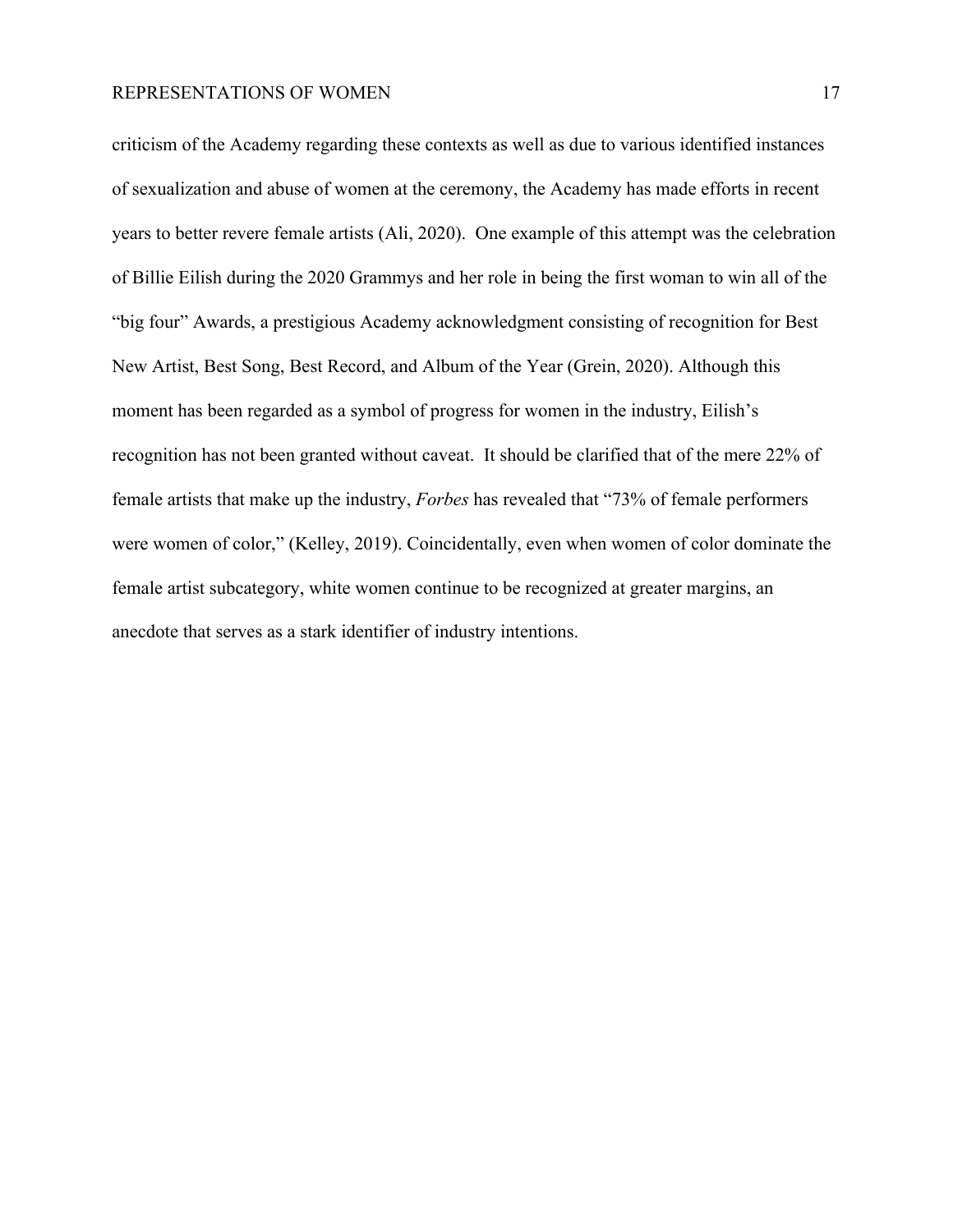#### STATUS QUO

 Women as an identity group have been oppressed throughout the history of American society. As detailed previously, the marginalization of women and other subordinated identities serves the distinct purpose of allowing power to be retained by those of dominant status (Young, 2004, p. 1). The upholding of these status quos can prove to be advantageous for those who benefit from them and they can be prolonged through a variety of formats— some of which have been discussed within this report— but all of which include general endeavors to strip women of their agency and their humanity (Cobb, 2016). Therefore, the highlighted efforts of the music industry in utilizing one of the most wide-reaching and culturally prevalent forms of mass media to convey those dominant ideologies is no coincidence (Chomsky, 2002). Although industry executives are often cited as attributing these oppressive representations to their marketability within the widely sexist sphere of common culture in which we live, consumers should be made aware of the potential for ulterior motives (Adegoke, 2019).

When the music that the public listens to is controlled by the dominant class and so blatantly portrays women as being less deserving of equality and respect, those listeners become either subconsciously or overtly conditioned to believe those notions to be true and to further incorporate them into their future endeavors (Piazza, 2017, p. 205-206). Most participating members of society are subject to these influences, and although women are a targeted identity, they are not exempt from the associated impacts. Often when women do internalize these conceptions it is through the assumption of implicit or unconscious bias (Agarwal, 2018). Implicit bias is understood within social science as "automatic activation of associations between the target group and negative qualities," and it can serve to further oppress socio-cultural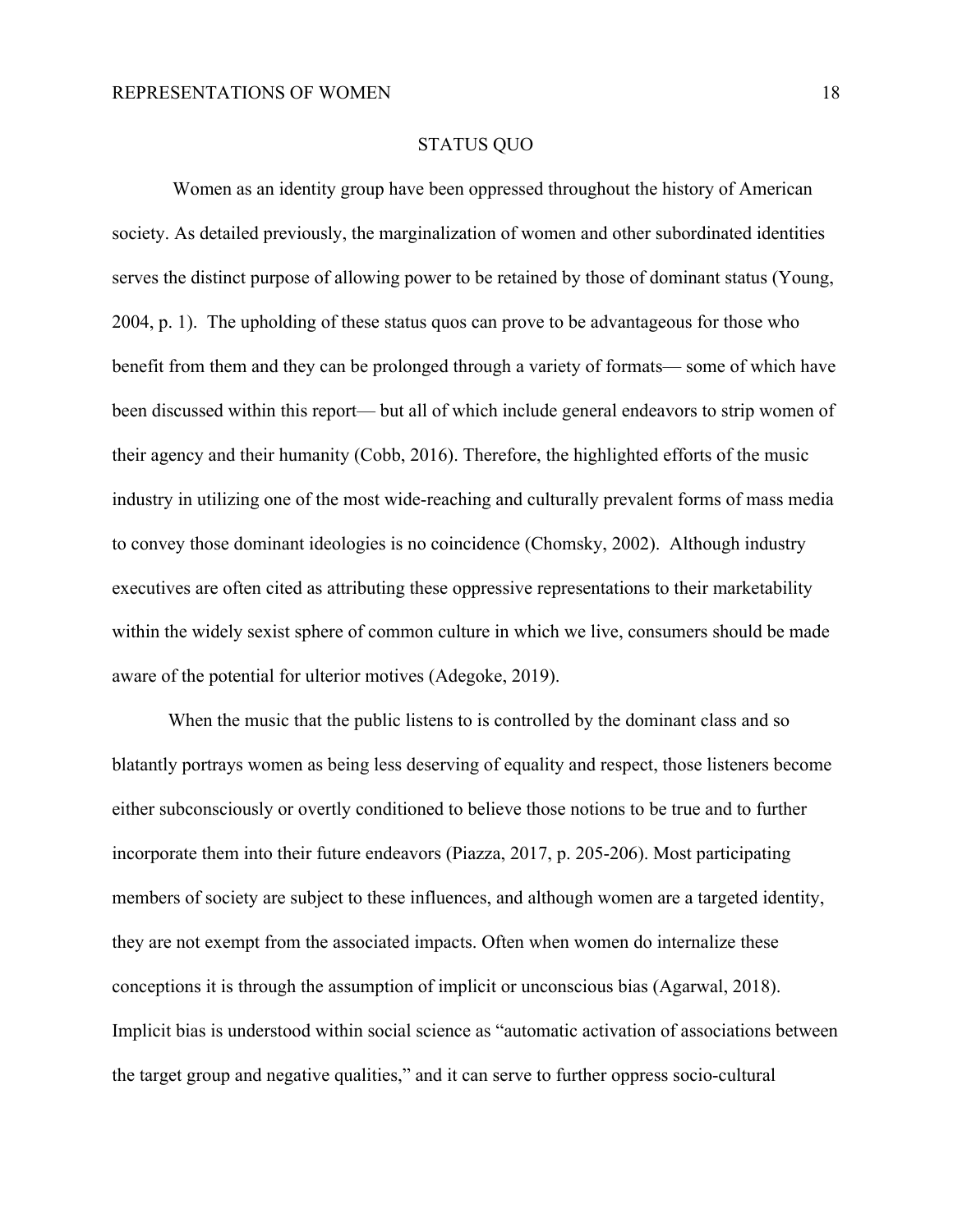identities through the belief that one's own identity and those who occupy it are inherently inferior (Jenen, Winquist, Arkkelin & Schuster, 2009). When the public, and women specifically, are inundated by both male and female artists living, acting, and performing to meet industry standards at the discretion of producers and executives, it further reinforces the perception that women are predisposed to occupy lesser positions in society in alignment with cultural status quos. Implicit bias subdues the power of women in standing up for equality and change because it splinters the opportunity and power in collective allegiance regarding a specified cause (Brandt & Reyna, 2017).

Although popular music may not sound or appear to be categorically ill-natured upon first listen, research concerning lyric and video analysis has proven that popular music does often incorporate oppressive ideologies and can very well project influence through subconscious formats. Music psychologist Dr. Victoria Williams has noted that in listening to music, "[people] only have a certain amount of cognitive capacity to process something," a factor of brain chemistry making it difficult for listeners to actively survey song thematics because concentration on these components might "[take up] all your focus, all your attention, and all your mental processes," ("Music and Misogyny", 2014). Though, when Williams conducted a study that overtly exposed women to the true and identifiably sexist nature of the songs that they were listening to, she reported that "women had a much more negative attitude about the nature of those lyrics when they read them, less so when they listened to them, and even significantly less so when they watched them in videos," ("Music and Misogyny", 2014). This study is representative of the hidden-in-plain-sight strategies that are utilized by media producers in efforts of pushing their agendas.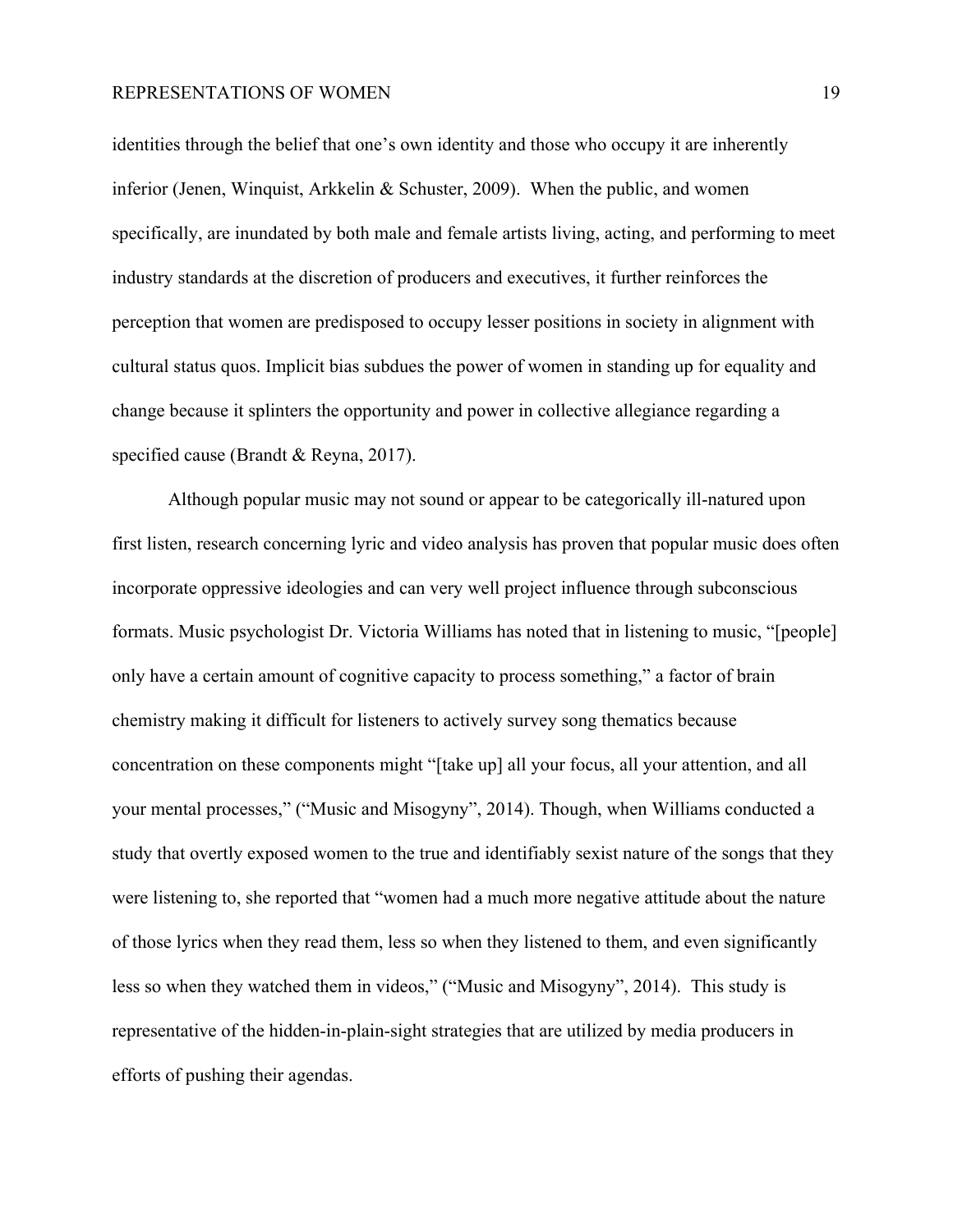Despite the music industry's role in conveying influence within the public sphere, the industry's intentions and the according culture that is created as a result distinctly aligns with pre-established socio-cultural status quos. As recognized by esteemed sociologist of music Simon Frith, "[p]opular music culture isn't the effect of a popular music industry; rather, the music industry is an aspect of popular culture," (Frith, 2001, p. 27). In a society that has shown to so vehemently oppose the integration of women into positions of power and influence, the prolonged sexist projection of women in articles mass media that are primarily produced by men is an unfortunate but predictable consequence. Although people may be aware of these injustices, and despite the fact that they negatively impact a majority of the American populous, without large and organized groups of knowledgeable dissenters, overcoming these structures proves difficult. Cultural norms and American social structures prompt people to remain complacent in dominant systems, and because these injustices are not yet issues of wide recognition within the public sphere, individual disapproval is dissuaded by the imminent potential for negative public reception (Gil, 2013, p. 27-29).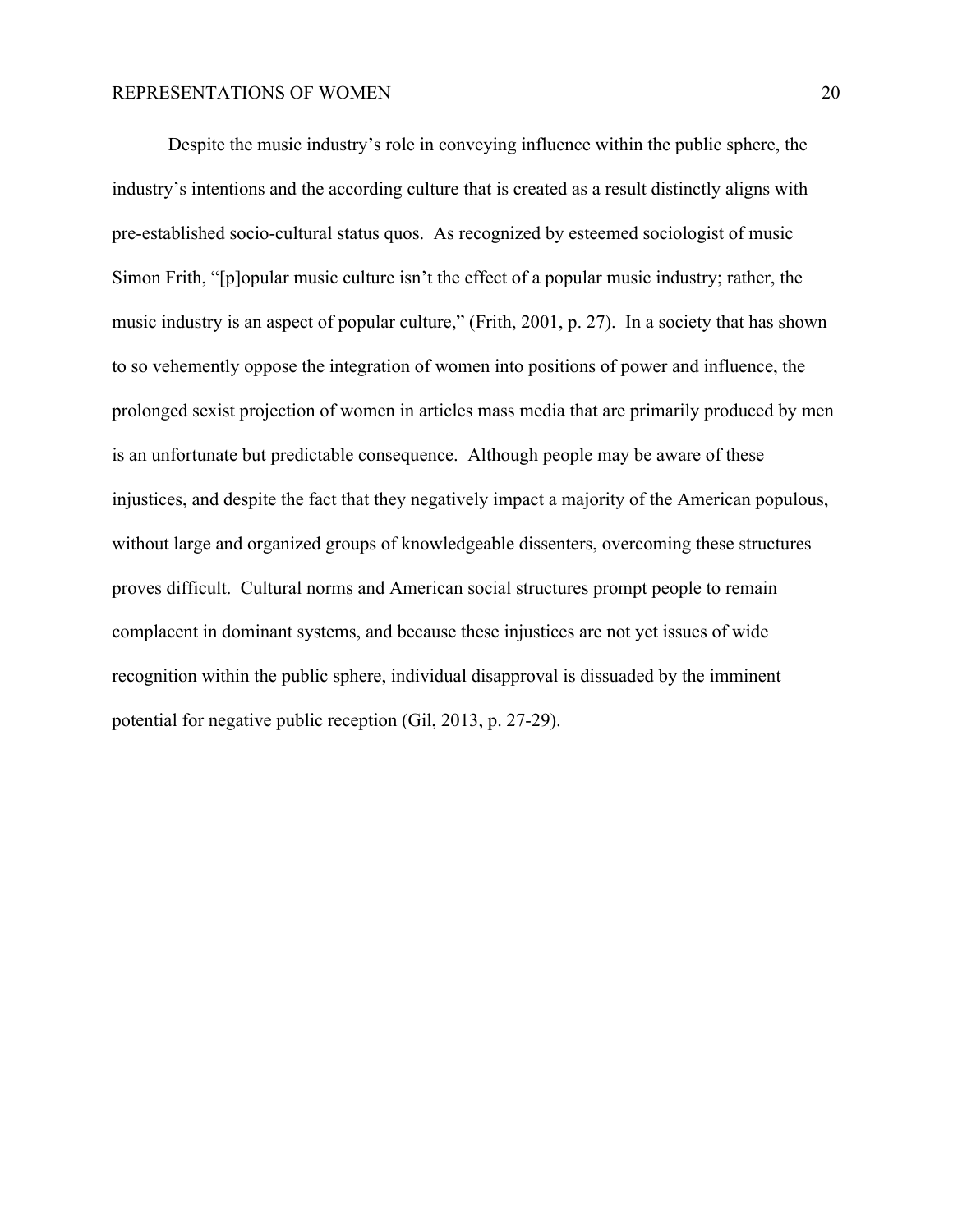#### BACKLASH

In correspondence with the content provided in the previous section, music media's oppressive representation of women both remains and becomes the societal norm. Amidst difficulty in finding a cohort of people to support a widely unrecognized and underappreciated social justice campaign, it also becomes difficult to vocalize positions of dissent due to the potential for public ridicule (Crossley, 2010). When individuals in the industry or within the public sphere do stand in opposition to societal status quos or ingrained formats of structural oppression, they often become subject to forms of backlash. Backlash is understood within social science as "a strong adverse reaction to a recent event or political/social development or tendency," ("Backlash", 2011). Backlash in this identified context can occur in a variety of formats including but not limited to individual ridicule, dissent of fans, lack of industry promotion, absence of opportunity, or a label blatantly dropping an artist (Balaji, 2009). Impending threats of backlash can actively dissuade people and artists from speaking out for fear of public contempt and isolation (Amanatullah & Morris, 2010). Paired with the previously identified notion that the enlightened opposition must have a strong division of occupants as well as the support, assistance, and alliance of those who occupy the dominant class, attempts at countering status quos become increasingly difficult to facilitate (DiAngelo, 2019, p. 19).

Identifiable are multiple instances where proceedings of industry executives paired with associated reactions of the general public have served to elucidate the inherent maltreatment and backlash faced by women in music. Recently within the popular media sphere, singer Kesha Rose Sebert has stood up and filed grievances against the abuses of her producer, Lukasz Sebastian Gottwald, known professionally as Dr. Luke, for his role in "sexually, physically,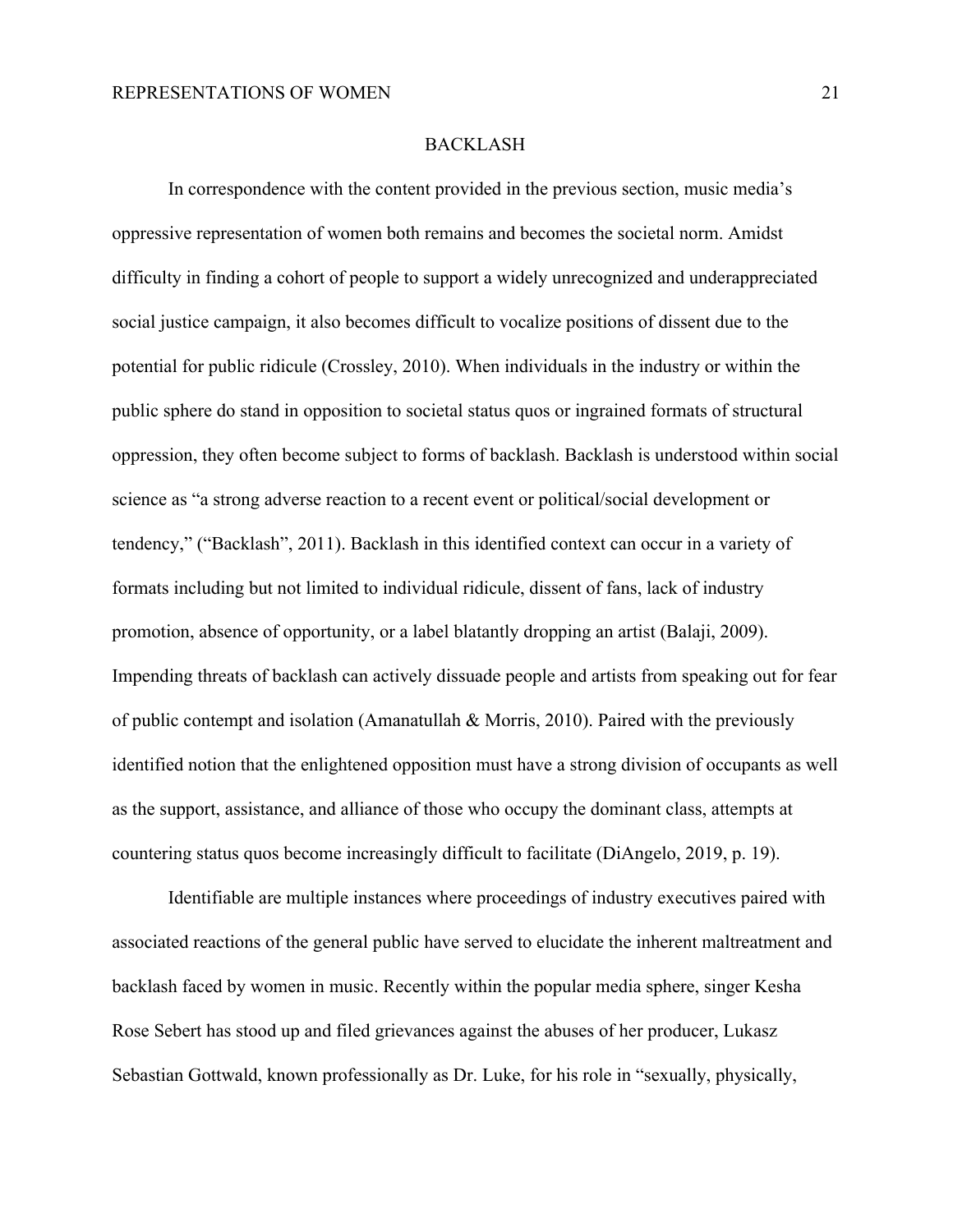verbally, and emotionally [abusing her] to the point where [she] nearly lost her life," (Johnston, 2018). Kesha has noted in her legal battle that amidst suffering from debilitating bulimia, Dr. Luke frequently ridiculed her weight stating that, not only was her body comparable to the shape of a refrigerator, but also that "A-list songwriters and producers are reluctant to give Kesha their songs because of her weight," (Hogan, 2020). Kesha has also accused Dr. Luke of drugging and raping her while she was unconscious in 2004 prior to the emergence of her stardom (Hogan, 2020). Although Kesha has received a wealth of support from other female artists including Lorde, Lady Gaga, Lily Allen, and Taylor Swift— some of whom have worked with Dr. Luke on Kesha's multiple attempts to sue her producer and further absolve their production contract, judges have negated her claims stating that they were "not valid legal causes of action for scrapping a contract in New York," (Hogan, 2020). Additionally, Dr. Luke has filed numerous counter suits, in one instance suing her for royalties on an album that he did not produce, and in another suing her for \$50 million in defamation claims. The lawsuits remain in progress and Kesha filed her most recent claim in March of 2020 (Hogan, 2020). Although Kesha was supported by some of her colleagues and has been recognized within the public sphere for strength and bravery, this case study is telling of the abuses and suppressions that female artists experience not only in their plight of reporting industry wrongdoing, but also in the normal endeavors of their professional lives.

Another prominent instance of industry and public backlash involves singer Taylor Swift and her battle with Scooter Braun, a recognized Los Angeles producer, artist manager, and industry executive who bought out Swift's former record label, Big Machine in 2019. At the start of her career as an artist, Swift was signed into a divisively controlling record deal when she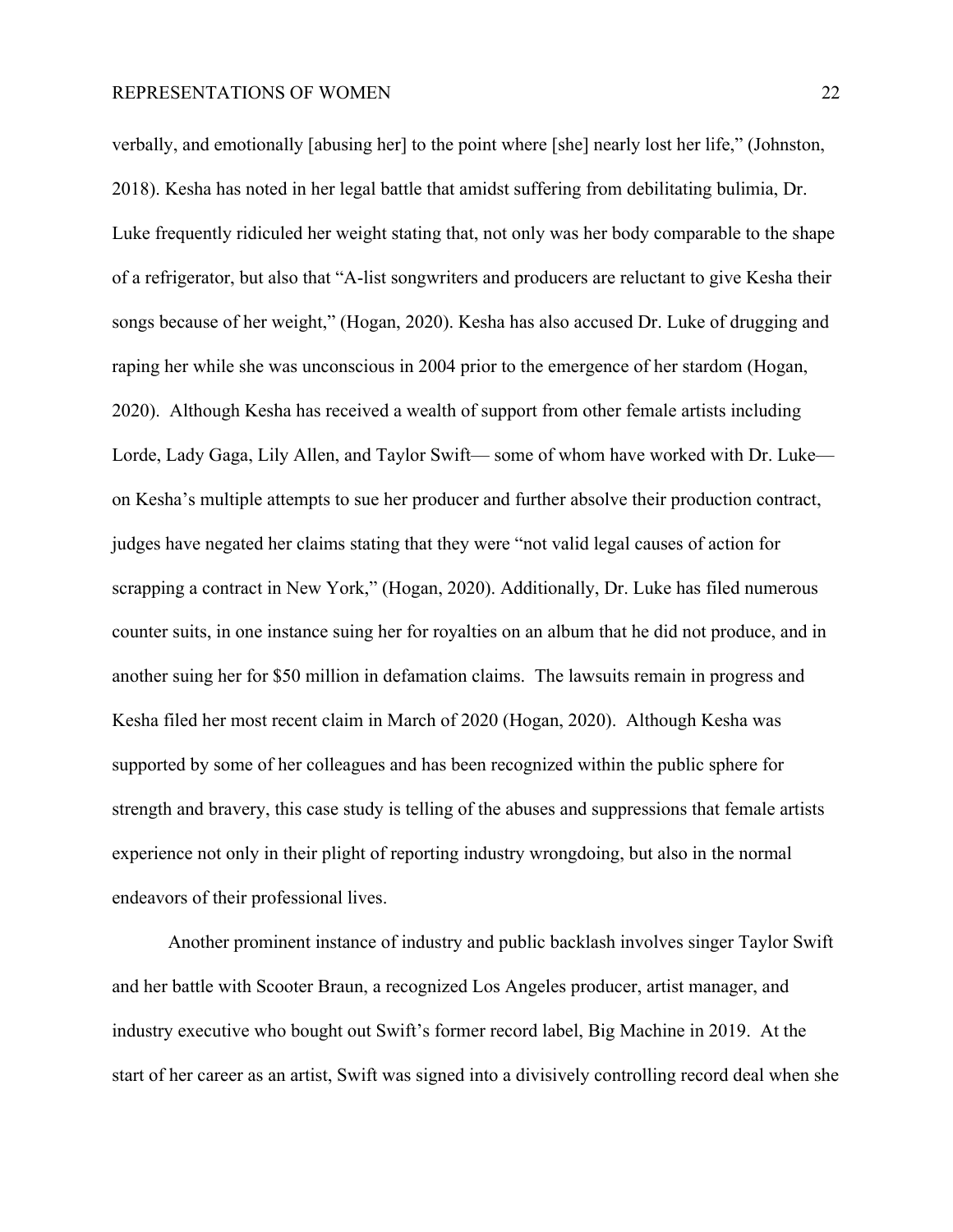was only fifteen years old. In her contract, her label was to own all of her master recordings, an agreement that would give them complete sale and distribution control over all of her music. Swift knew a buyout was soon to occur and further attempted to secure the rights to her masters before the purchase was to take place, but the deal offered by her label was nearly impossible to facilitate in the anticipated span of time (Rogers, 2019). Braun entered the picture in 2016 while working as a manager for rapper Kanye West, an adversary of Swift upon his rude interruption of the singer while she was accepting a Video Music Award for Best Female Video at the 2009 VMAs. Braun was actively working with Kanye when he released his single "Famous", in which the lyrics to the song read, "I feel like me and Taylor might still have sex, Why? I made that bitch famous," and its corresponding music video which portrayed Kanye in bed with multiple women including a wax figurine of naked Taylor Swift, what she has referred to as an instance of "revenge porn," ("Kanye West...", 2016), (Grady, 2019). When an out of context video of Swift consenting to be referenced in the song was released by reality TV star and wife of Kanye West, Kim Kardashian, the public turned their backs on Swift and proceeded to utilize the hashtag #KimExposedTaylorParty and the snake emoji to disparage the singer (Grady, 2019). Artist and client of Braun Justin Bieber then proceeded to post a photo on Instagram of himself, Braun and West, taunting Swift by writing, "Taylor Swift what up," (Grady, 2019). Paired with the difficult past of Swift including identifiable accounts of leveraged control and misogynistic sexism, Swift was rightfully enraged when she was alerted of the label buyout after it was already in commission, as Braun would be left with executive control over the entirety of her former artistic repertoire.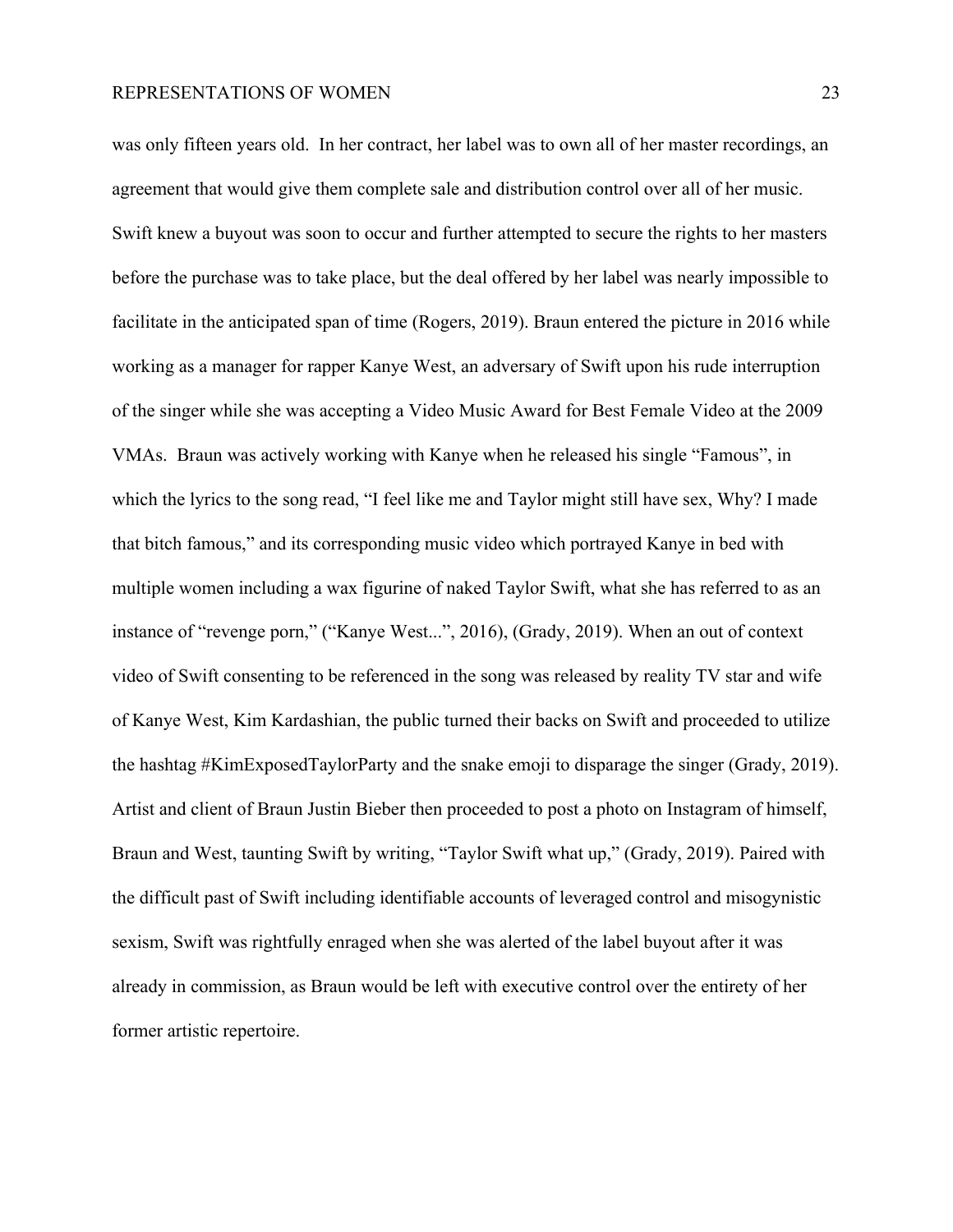Another instance of industry backlash can be identified in the case study of Keke Palmer, a former teen actress turned singer who, in her early emergence, was subject to the attempted molding and influence of the industry by executives at her label, Atlantic Records. Often in artist promotion, industry executives will guide female artists to occupy certain cultural images that are evaluated as being marketable in alignment with societal expectation, but are more realistically "cultivated by their biases," (Balaji, 2009). Black Entertainment Television executive Paul Porter has even been cited as stating, "that's entertainment. That's the strip bar. That's the easiest interaction with an audience. It's the all-meat and no mind thing that's easy for any man to see. When you think of the young white artists, it's the same sexed image," (Balaji, 2009). Throughout this process, Palmer was prompted to further urbanize and hypersexualize her image as a twelve-year-old, black, female performer. Upon Palmer's realization of the intentions of these executives to both separate her from her artistry and force her to occupy a persona that was not natural to her, she refused to comply. Her convictions in opposing the efforts of her label led to their halted marketing efforts for Palmer's 2007 album, *So Uncool.* Although Palmer's progress was hindered in the wake of this decision, she was eventually able to utilize and leverage avenues of self-promotion to rebuild her stardom. This case study demonstrates the pressures that female artists are subjected to in their promotion and the potentially devastating consequences that might arise when artists do decide to stand up for themselves (Balaji, 2009).

As is identifiable within these outlined case studies, aside from the normalized pressure, control, exploitation, and abuse that the industry exerts on female artists and musicians, those who attempt to stand up against these wrongdoings are further suppressed by industry executives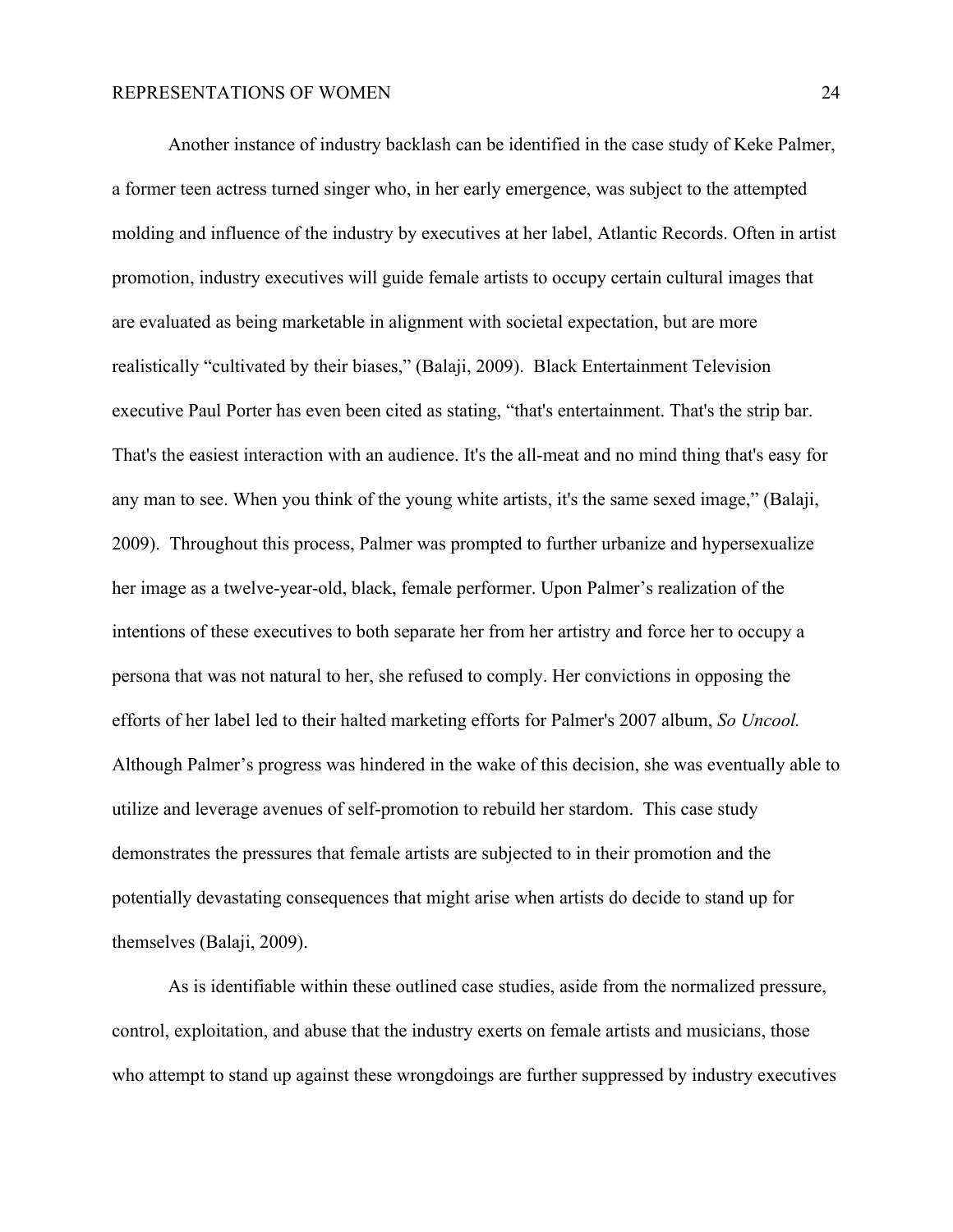as well as those occupying the public sphere. The structure of the music industry today is designed to propel artists into positions of fame and success while reaping the monetary benefits of their talent, and if the ideologies of artists do not align with their corresponding industry or are not well received by the masses, labels will not risk a potentially difficult or unsuccessful promotion (Balaji, 2009). The music industry in its entirety is a \$19 billion enterprise that is comprised of several extremely powerful and influential public figures (McIntyre, 2019). These individuals intend to proceed in their endeavors regardless of what people they must disparage to succeed and despite what disapproval might arise. This notion spans across the music industry and into other areas of society, as is observable through the backlash efforts that have arisen in response to the #MeToo and Black Lives Matter political and cultural movements (Bower, 2019), (Smith, 2020). When pressure is placed upon an industry that is not accustomed to criticism and not willing or ready to break down the inherently oppressive structures that foreground its existence, industry players can mitigate the negative implications of these criticisms through industry force paired with public adherence.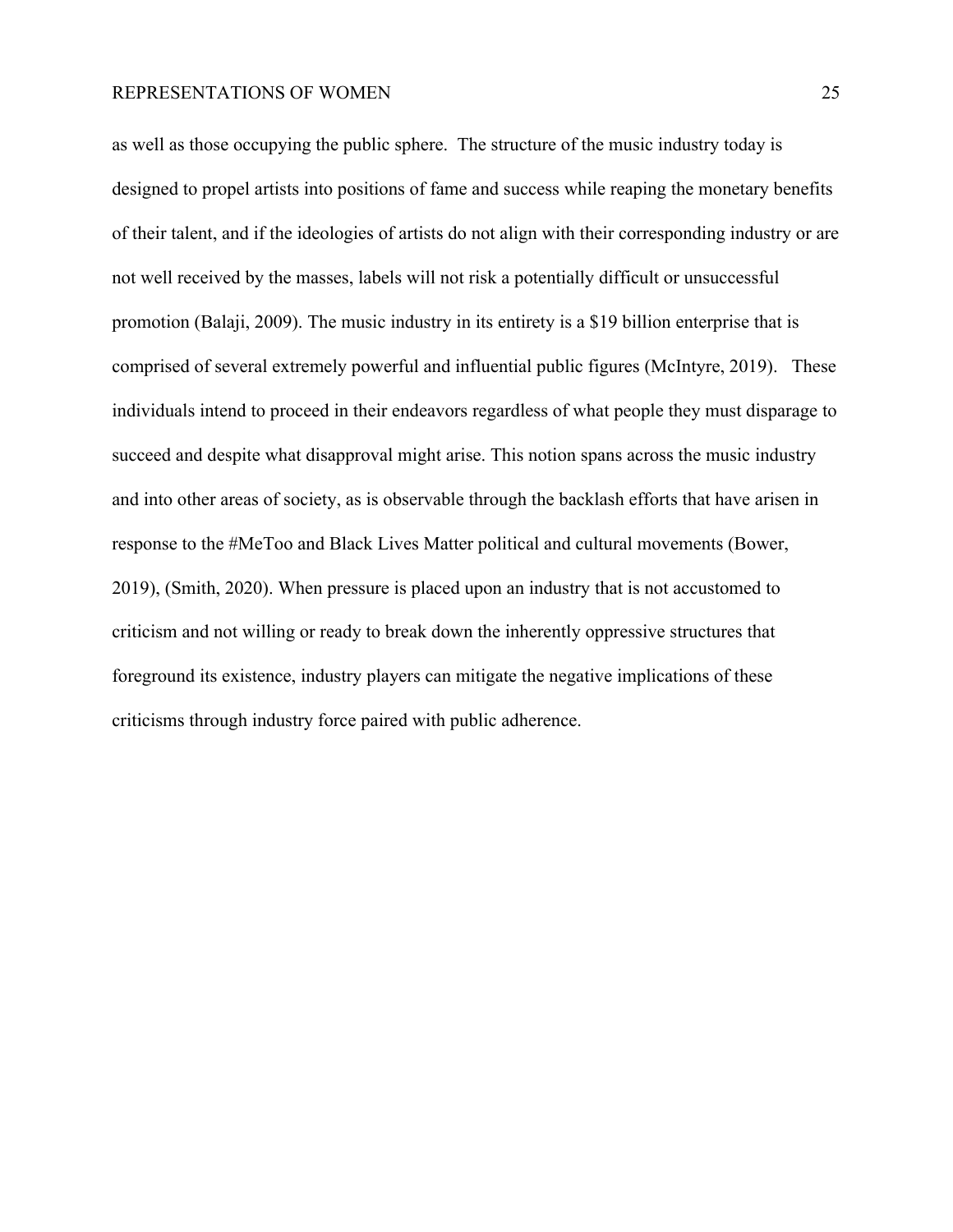#### FUTURE PROCEEDINGS

Although discussion thus far has analyzed the various negative frameworks of the music industry, and although the future might admittedly appear bleak, this thesis is incomplete without the outlining of present and future proceedings that have shown to hold positive potential for women in the industry. In alignment with recent grievances and grassroots campaigns of the public, the understanding populous has gained traction in their plight of encouraging more positive representational affairs (Lee, 2018). The influence of the internet and increasingly comprehensive media reports have prompted the public to take issues of gender misrepresentation more seriously, and in turn, people are becoming more aware of the many oppressions and injustices that media and popular music might intend to further (Lee, 2018). It should also be noted that although the industry has been referred to in a generalized sense within this analysis, not all genres, labels, and other avenues of music production are inherently ill-natured, as will be discussed throughout the remainder of this report.

Some forms of music media are more subject to dominant influence than others, and the degree to which sexist undertones are displayed within a particular article of music is dependent upon a variety of factors including, history of the genre or label, audience and consumer bias, and intentions of those in production roles (Neff, 2014). Throughout the history of popular music, identifiable are subgenres that have served to emphasize more progressive ideologies in media— one prominent example being the formulation of the '90s punk Riot Grrrl movement, which emphasized female empowerment and women's musical agency (Yarrow, 2018). Paired with this sentiment, some artists have described that retention of creative control— which is more often observable within smaller, independent, self-produced, or less financially dependent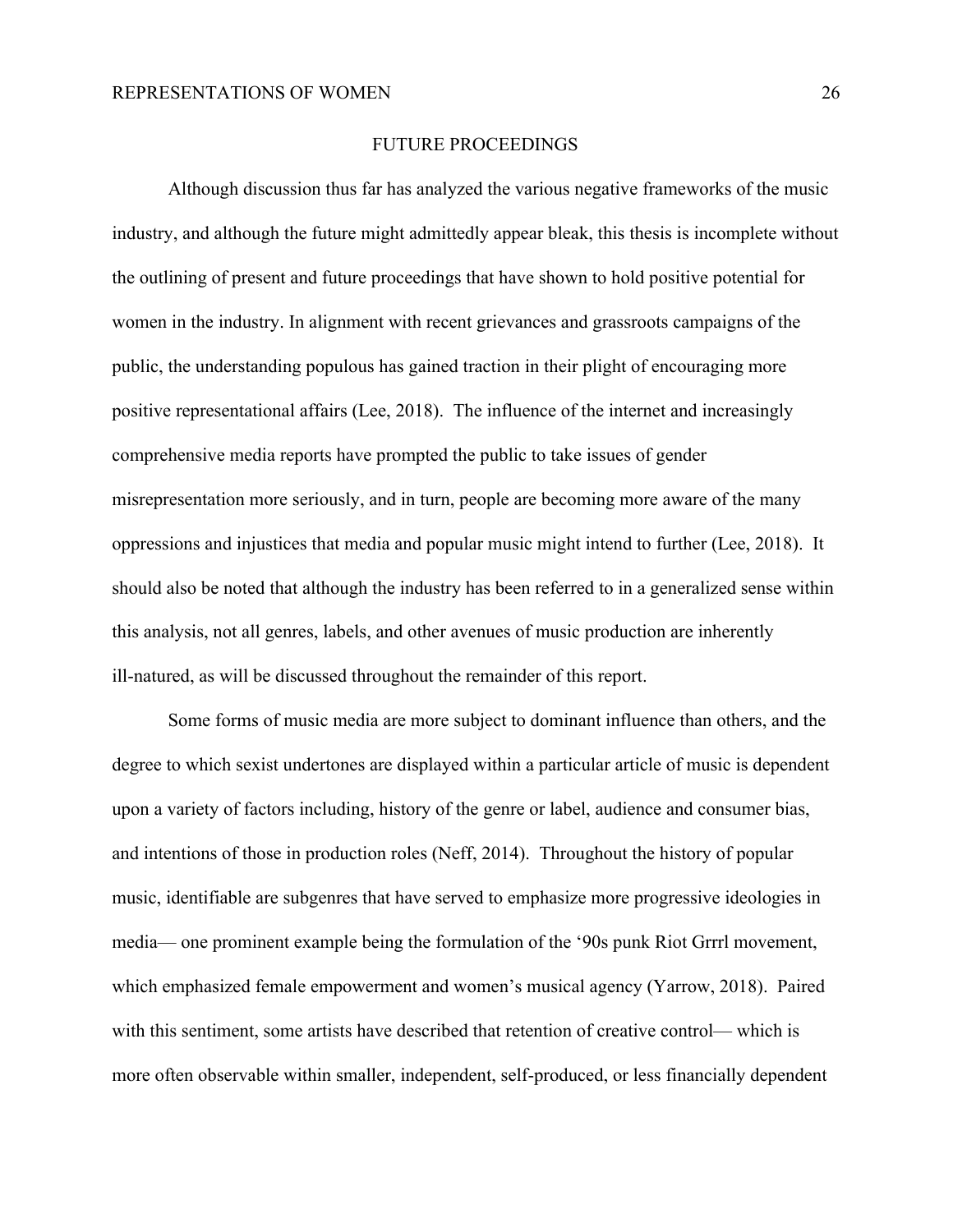recording contracts— can pave the way for more constructive and encompassing identity representations (Winegarner, 2018). On this front, there could be potential for positive change to occur as independent labels rise to account for a larger percentage of the industry than major labels (Resnikoff, 2018). Additionally, the introduction of streaming and the availability of self-promotion has allowed artists more control and flexibility in their endeavors than ever before, and it will be interesting to observe how the culture of the music industry will shift to account for this production avenue (Daniels, 2019).

Aside from these concepts, there have been many initiatives chartered in recent years to better allow and promote the voice of women in the music industry. Nonprofit organizations including *She is the Music*, *SheSaid.So*, and *Women in Music* have gained traction in recent years for their support of female artists through mentoring strategies and expanded opportunities both nationally and globally. Media companies including *Billboard*, *Rolling Stone*, *Music Row*, and esteemed music colleges including Berklee have also partnered with these organizations to better foster inclusion, support, and accurate representations of women in their music-related endeavors ("Women in Music", 2019). *NPR* has also reported on new resources dedicated to the incorporation of women in music, stating, "earlier this month, the Recording Academy announced a new program: It's asking any business or individual who hires record producers or engineers to consider at least two women for any project. The initiative already has over 300 signatories; artists who have pledged to participate include Cardi B, Post Malone, Pharrell Williams ... and Ariana Grande," (Tsioulcas, 2019).

In correspondence with these platforms for women's advancement, also held is the annual Women in Music Awards Ceremony presented by *Billboard* which is dedicated to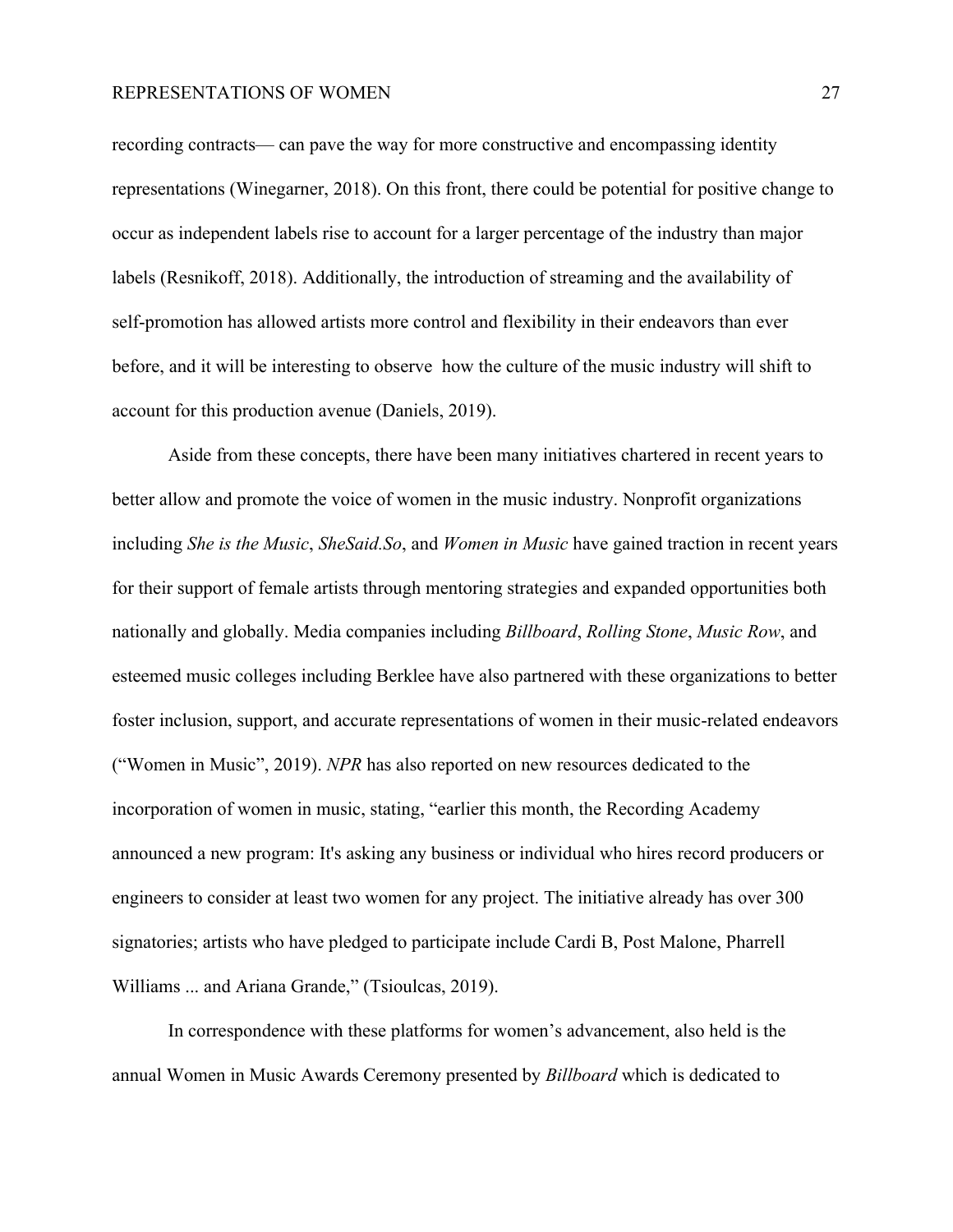recognizing women in the industry across identity and genre in efforts of leveling the celebratory landscape for female artists (Aniftos, 2019). Additionally, aligning with what I have intended to analyze within this thesis, there have been recent curriculum adaptations within the sphere of higher education that serve to better account for research, analysis, and reports surrounding women in the music industry. These emphasized courses of study could contribute to more encompassing information and knowledge within the public and collegiate sphere to be utilized within future proceedings. They could also serve to empower women who are interested in pursuing a career in the music industry to proceed not with caution, but with power and intention to positively influence the surrounding culture and change the pre-established status quo ("Music Industry Analysis and Opinion", 2019).

Although the music industry is often an influencer of oppressive ideologies, it also remains a product of internalized socio-cultural affairs. Although the present cultural climate in the United States has changed to become more representationally inclusive in modern society, it remains far from equal. Although women and allies have fought hard for and won previously omitted human rights in recent years, current systemic structures of political, social, cultural, and economic proceedings are not only inherently unjust, but they were built to allow for power to be retained by those in positions of dominance (Young, 2004, p. 1). To again reference Simon Frith in his sociological research, "the [music] industry has a significant role to play in… culture, but it doesn't control it and, indeed, has [to constantly] respond to changes within it," (Frith, 2001, p. 27). It is United States culture that influences mass media and entertainment, and these ideologies are reinforced and reproduced in a seemingly endless vicious cycle.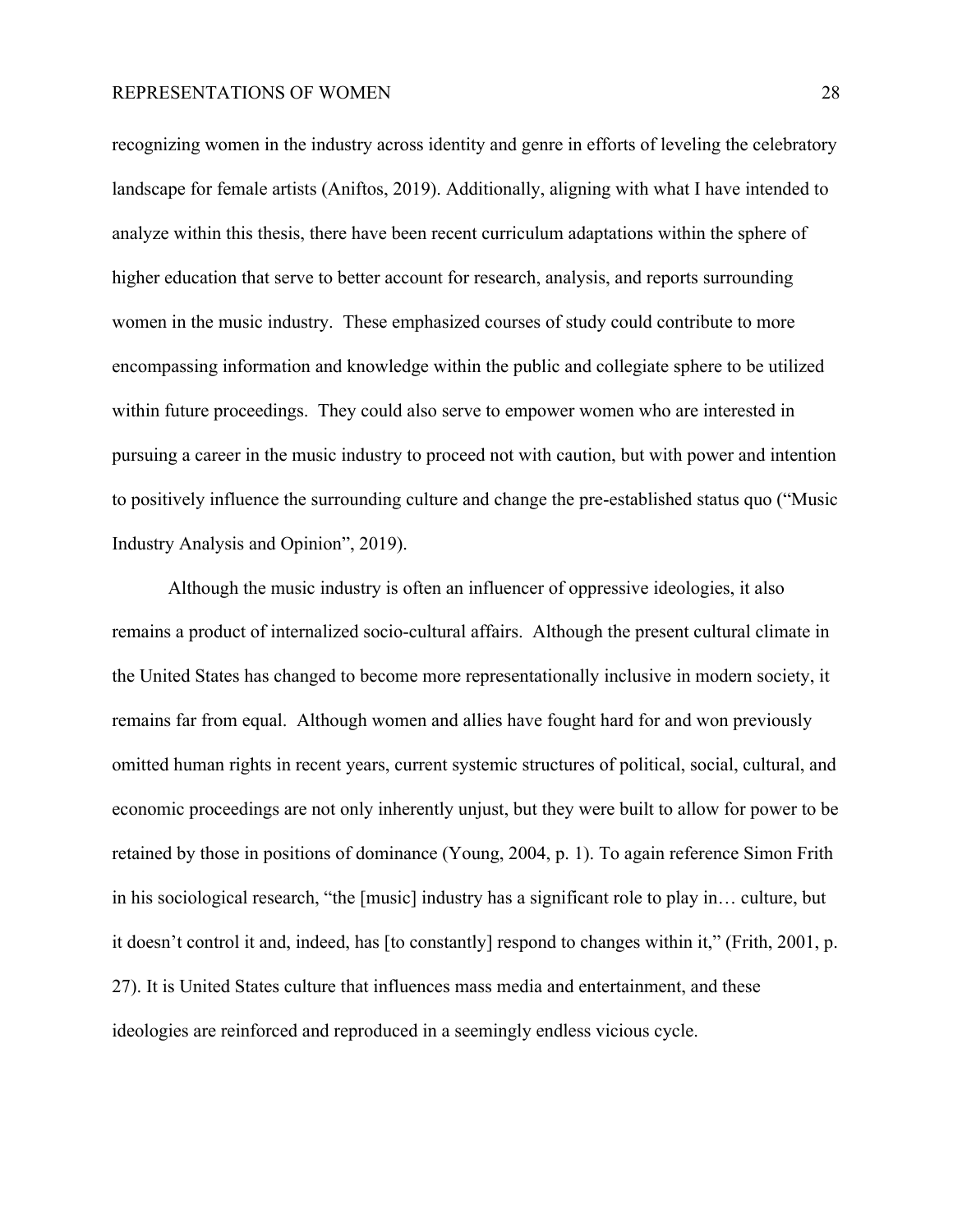Whereas producers and industry executives are at fault for the prolonging of these oppressive ideologies, so too are the structures of United States social hierarchies. The only way to break the present cycle is to unearth the roots of cultural oppression and begin to build from the ground up. Mass media in its many endeavors could be utilized to effectively set the stage for this transformation through priming influence, but in order for this to occur, the industry must consider and be receptive to organizational and ideological change. Not only is it necessary for women to be involved in the conversation, but executive power must cease to be held by a select few industry executives and producers. The voices of the many are necessary to more positively and more realistically represent not only women, but other marginalized identities as well. To quote Lara Baker, the events manager at the Association of Independent Music "there are so many women wanting to get into the music industry, but a very small number of women at the top, so we're trying to find ways to help them get there. The more women there are in powerful positions, the more the culture will change," (Claire, 2019).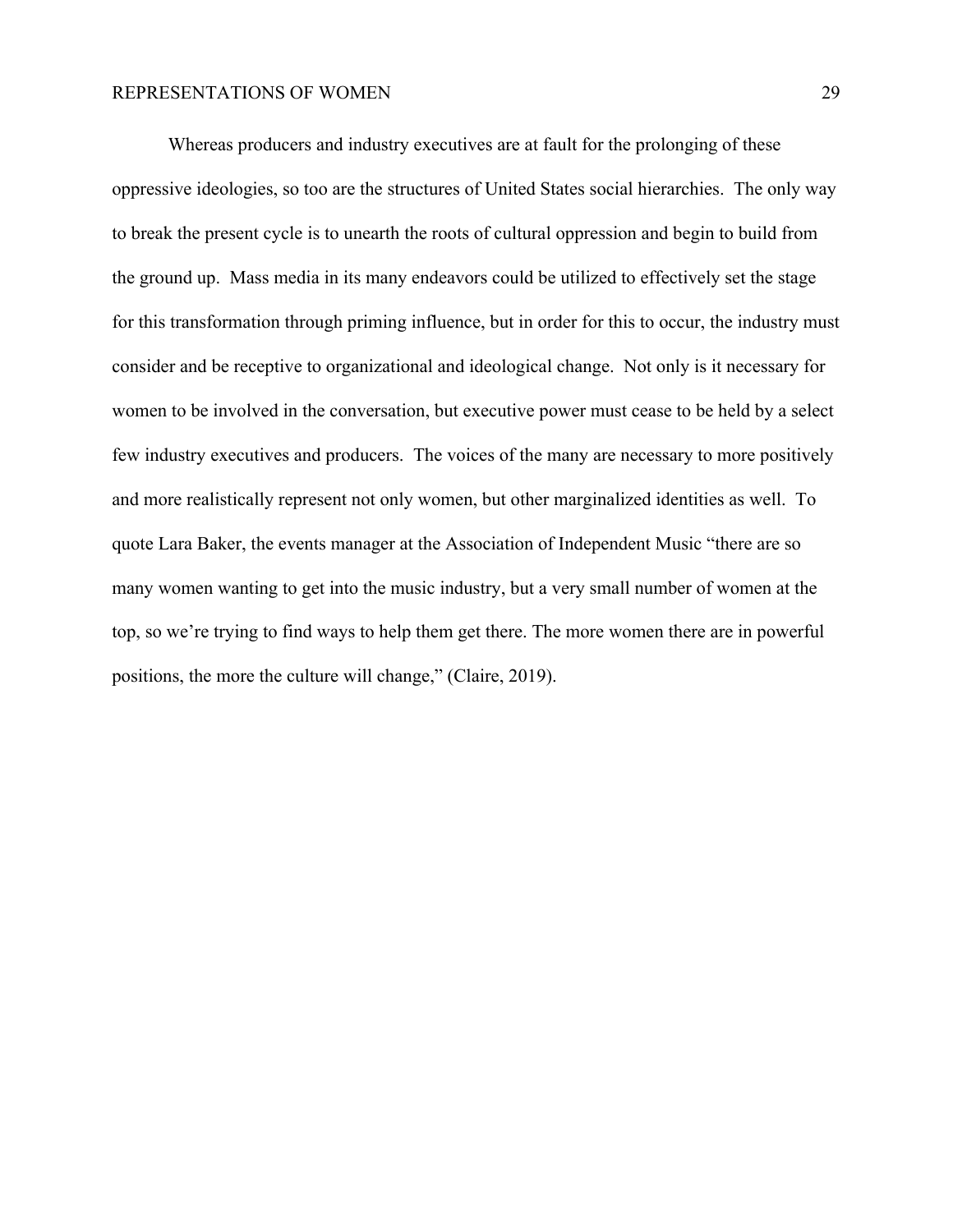#### **CONCLUSION**

Being someone who is passionate about music and who intends to work in the music industry after I graduate from the University of New Hampshire, I experienced discouragement in my research. As presented within this thesis, there are many pre-established social and cultural hierarchies that make the progression and success of women in the music industry difficult to navigate. The disregard and lack of respect for the female identity that is present within these media industries feels bleak, and I am unsure what difficulties and dilemmas my future career path will present. But, through this research, I feel confident in the potential of people actively working behind the scenes to change the narrative. Now more than ever women and allies are standing up, criticizing oppression, and forcing change through boldness and bravery. The film and television industries have shifted in recent years to account for these oppositions, and I anticipate that more music research, analysis, and reporting will prompt a similar development.

I hope that this thesis has illuminated factors of society and media that might have been previously concealed. The suppression of women in music leads to the subordinated status of women in American culture and further diminishes the ability of women to utilize their full potential and advance within the national and world's sphere. To quote Julie Greenwald, chairwoman and Cheif Operating Officer of Atlantic Records (Weatherby, 2017):

Now more than ever, it's incumbent on every one of us to raise up the next generation of female leaders, so at the future Women in Music events, the executive of the year will stand up here and thank a woman for being her mentor. Now it's time to change the industry for the better. It's all right here, in how we support each other, in how we're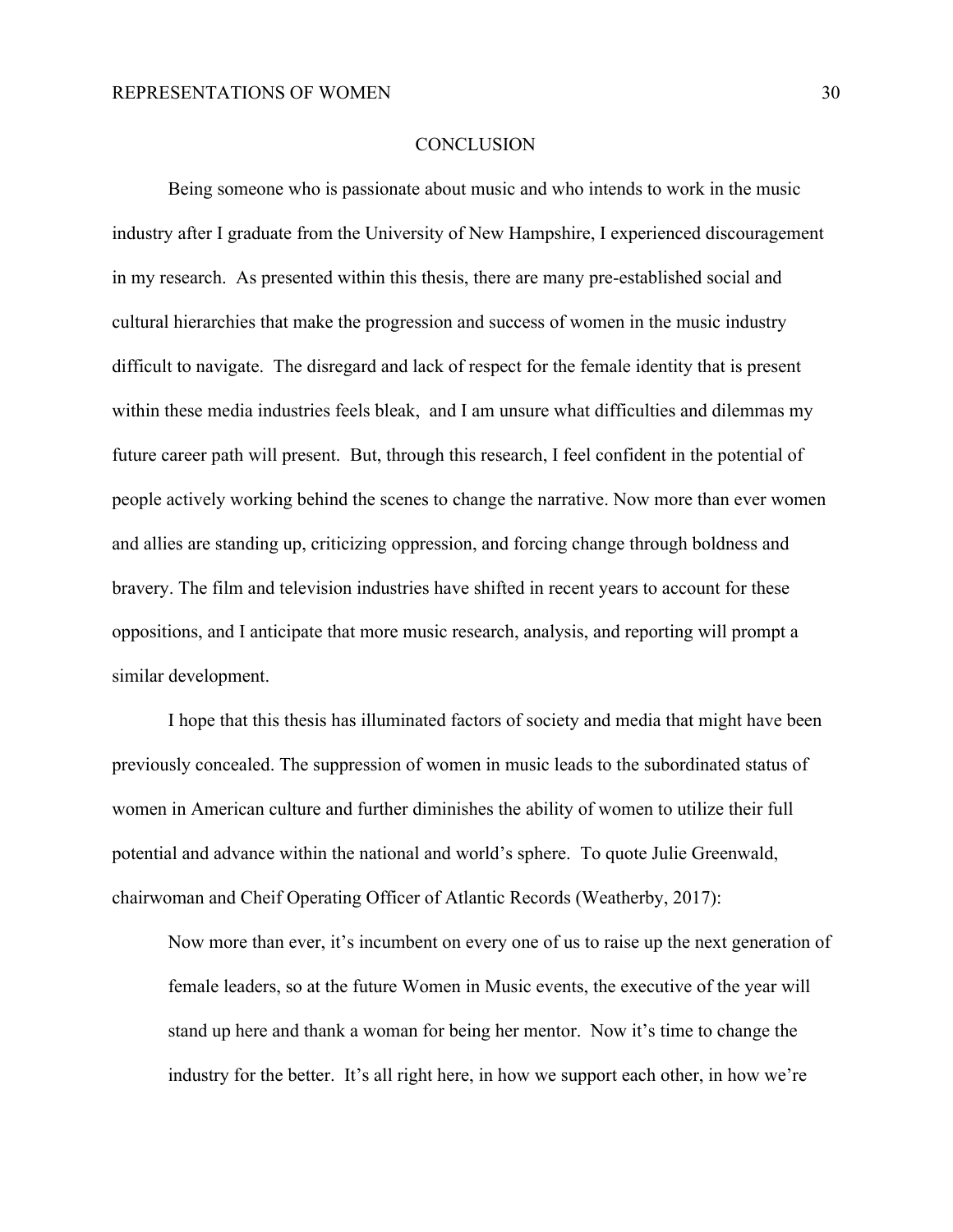committed to providing young women with a safer environment free from harassment and discrimination.

Although media and popular culture is a manifestation of generalized societal perceptions, it is now the time to utilize the knowledge and power of our beings to oppose current cultural standards and fight for the equal representation and opportunity of women in the industry as well as within the greater socio-cultural sphere. I believe that if the industries that so prominently influence us in our everyday lives were to actively change the structures of their ideological presentation, we as a nation could see a cultural revolution.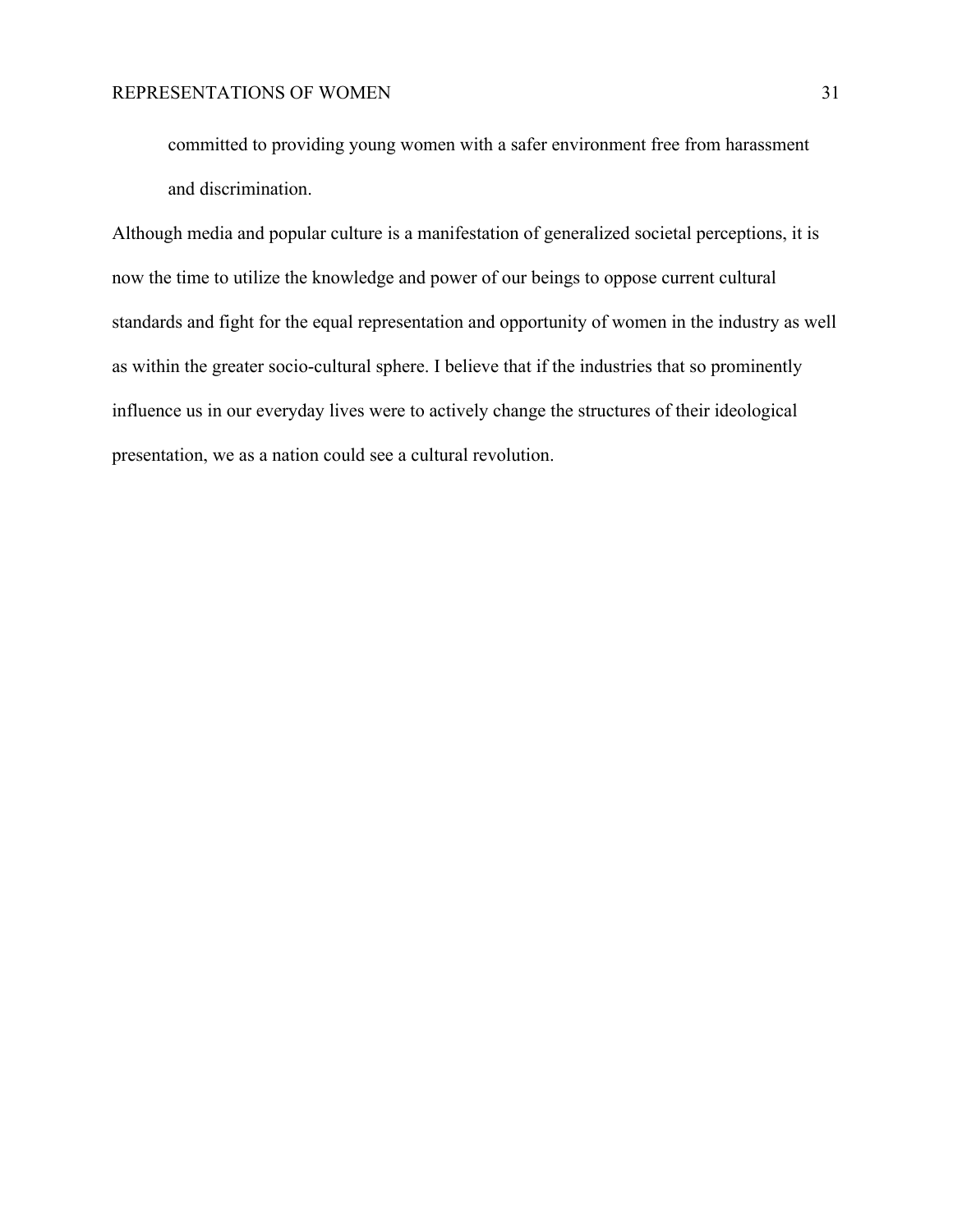## REFERENCES

- Adegoke, Y. (2019, October 23). We need more than 'girl power' to solve music's sexist rot Retrieved from https://www.theguardian.com/commentisfree/2019/oct/23/we-need-more-than-girl-power -solve-music-sexist-rot
- Agarwal, P. P. (2018, December 17). Here is how unconscious bias holds women back. Retrieved from https://www.forbes.com/sites/pragyaagarwaleurope/2018/12/17/here-is-how-unconscious -bias-holds-women-back/#18bf91da2d4f
- Ali, L. (2020, January 27). Review: The recording academy is mired in scandal. The Grammys tried to make you forget it. Retrieved from https://www.latimes.com/entertainment-arts/tv/story/2020-01-26/grammys-recording-aca demy-cbs-review
- Amanatullah, E., & Morris, M. (2010). Negotiating gender roles: Gender differences in assertive negotiating are mediated by women's fear of backlash and attenuated when negotiating on behalf of others. *Journal of Personality and Social Psychology*, *98*(2), 256-267. https://doi.org/10.1037/a0017094
- Aniftos, R. (2019, December 12). Billboard women in music live stream: Watch. Retrieved from https://www.billboard.com/articles/news/awards/8546144/billboard-women-in-music-live -stream
- Backlash. (2011). Retrieved from http://search.credoreference.com/content/entry/acbgwg/backlash/0
- Balaji, M. (2009). Why do good girls have to be bad? The cultural industry's production of the other and the complexities of agency. *Popular Communication*, *7*(4), 225-236. https://doi.org/10.1080/15405700903224438
- Bower, T. (2019, August 27). The #MeToo backlash. Retrieved from https://hbr.org/2019/09/the-metoo-backlash
- Brandt, M., & Reyna, C. (2017). Individual differences in the resistance to social change and acceptance of inequality predict system legitimacy differently depending on the social structure. *European Journal of Personality*, *31*(3), 266-278. https://doi.org/10.1002/per.2100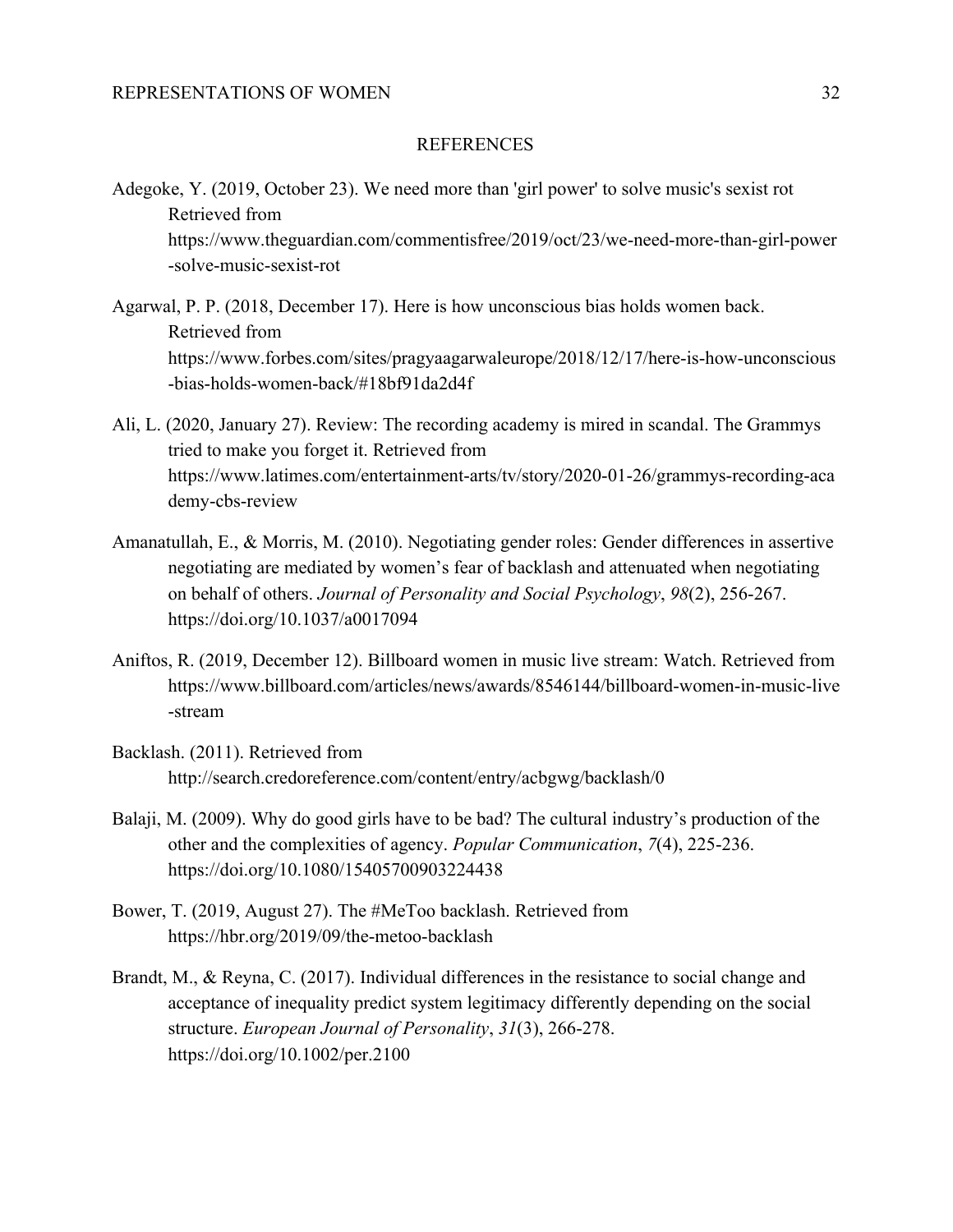- Bruenger, D. (2019). *Create, produce, consume: New models for understanding music business*. Oakland, CA: University of California Press.
- Case, K., Iuzzini, J., & Hopkins, M. (2012). Systems of privilege: Intersections, awareness, and applications. *Journal of Social Issues*, *68*(1), 1-10. https://doi.org/10.1111/j.1540-4560.2011.01732.
- Chomsky, N. (2002). *Media control : The spectacular achievements of propaganda: Vol. 2nd ed*. New York, NY: Seven Stories Press.
- Claire, M. (2019, October 3). A look inside sexism in the music industry. Retrieved from https://www.marieclaire.co.uk/reports/music-industry-sexism-426585
- Cobb, S. (2016, April 22). Literal lyrics? The effects of sex, violence and misogyny in popular music. Retrieved from https://www.deseret.com/2016/4/21/20587102/literal-lyrics-the-effects-of-sex-violence-a nd-misogyny-in-popular-music#justin-bieber-performs-love-yourself-and-company-durin g-the-iheartradio-music-awards-at-the-forum-on-sunday-april-3-2016-in-inglewood-calif
- Crossley, A. (2010). "When it suits me, I'm a feminist:" International students negotiating feminist representations. *Womens Studies International Forum*, *33*(2), 125-133. https://doi.org/10.1016/j.wsif.2009.11.003
- Daniels, M. (2019, July 11). Why independent musicians are becoming the future of the music industry. Retrieved from https://www.forbes.com/sites/melissamdaniels/2019/07/10/for-independent-musicians-go ingyour-own-way-is-finally-starting-to-pay-off/#6d7a506214f2
- DeNora, T. (2000). *Music in everyday life*. Cambridge, UK: Cambridge University Press.
- DiAngelo, R. (2019). *White fragility: Why it's so hard for white people to talk about racism*. Boston, MA: Beacon Press.
- Fortner, R. S., & Fackler, P. M. (Eds.). (2014). *The handbook of media and mass communication theory*. Retrieved from https://ebookcentral.proquest.com
- Frith, S., Straw, W., & Street, J. (2001). *The Cambridge companion to pop and rock*. Cambridge, UK: Cambridge University Press.
- Frye, M. (1983). *The politics of reality: Essays in feminist theory*. Trumansburg, NY: Crossing Press.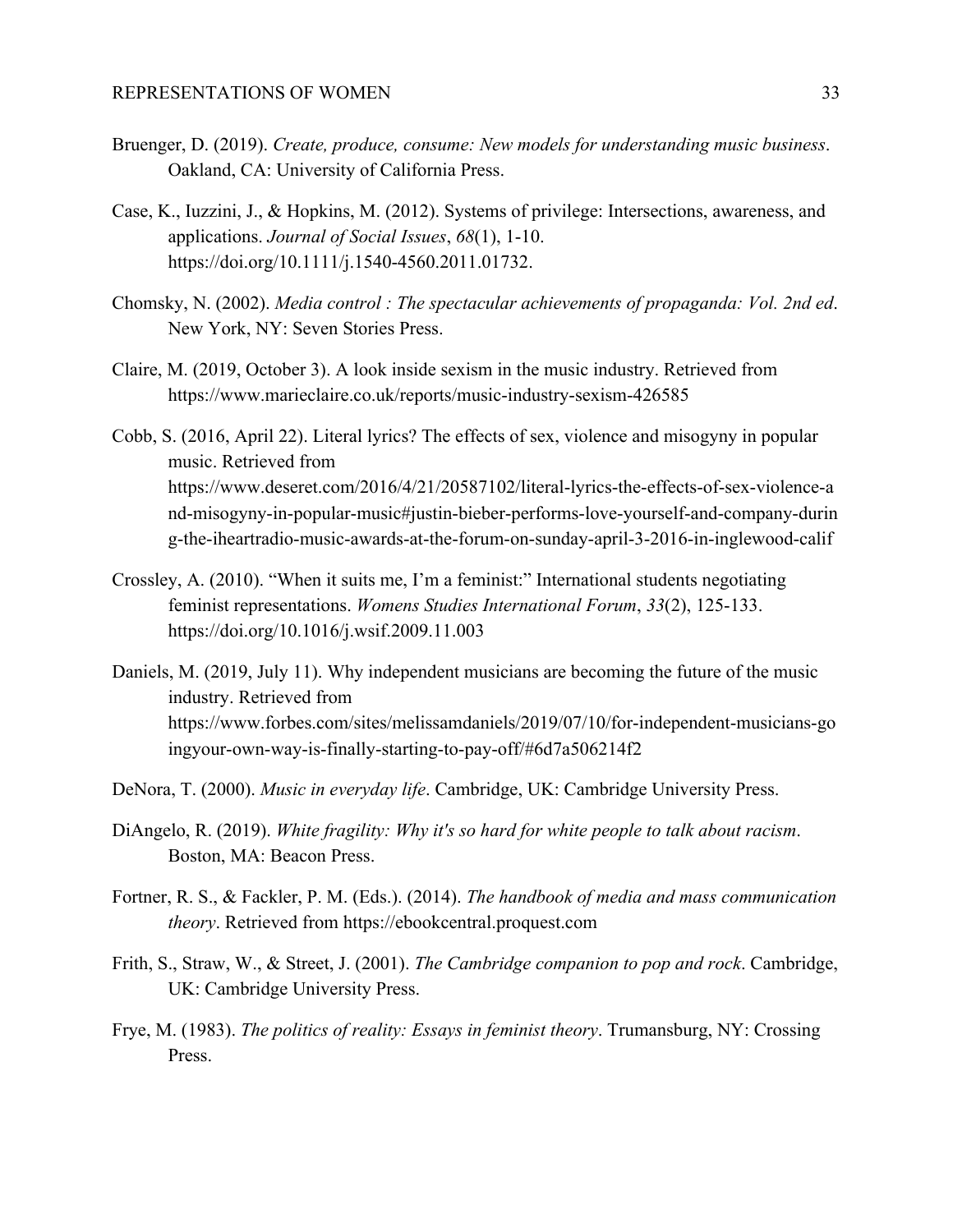- Gender Pay Gap Statistics for 2020. (2020). Retrieved from https://www.payscale.com/data/gender-pay-gap
- Gil, D. (2013). *Confronting injustice and oppression concepts and strategies for social workers*. New York, NY: Columbia University Press.
- Grady, C. (2019, July 1). The Taylor Swift/Scooter Braun controversy, explained. Retrieved from https://www.vox.com/culture/2019/7/1/20677241/taylor-swift-scooter-braun-controversyexplained
- Greenslade, R. (2015, June 4). 'Sad truths' about women in US media it's still dominated by men. Retrieved from https://www.theguardian.com/media/greenslade/2015/jun/04/sad-truths-about-women-inus-media-its-still-dominated-by-men
- Grein, P. (2020, March 3). Grammys 2020: Billie Eilish is first woman to sweep the big four Grammys in one night. Retrieved from https://www.billboard.com/articles/news/awards/8549290/grammys-2020-billie-eilish-big -four-sweep
- Hall, P., & Lamont, M. (2013). *Social resilience in the neoliberal era*. Cambridge, UK: Cambridge University Press.
- Hausch, S., & Ruxton, N. (2019, February 7). Grammys push for more female representation among nominees. Retrieved from http://www.uscannenbergmedia.com/2019/02/07/grammys-push-for-more-female-represe ntation-among-nominees/
- Hogan, M. (2020, February 10). Untangling Kesha and Dr. Luke's years-long legal war: A timeline. Retrieved from https://pitchfork.com/thepitch/untangling-kesha-and-dr-lukes-years-long-legal-war-a-tim eline/
- Ingham, T. (2019, April 1). Hardly anyone on the pop charts writes their own music (alone) anymore. Retrieved from https://www.rollingstone.com/music/music-features/hardly-anyone-in-the-pop-charts-writ es-their-own-music-alone-anymore-815333/
- Jadhav, R. (2011). A critical analysis of the function of mass media language as a tool of social oppression. *Language in India*, *11*(3), 191-210.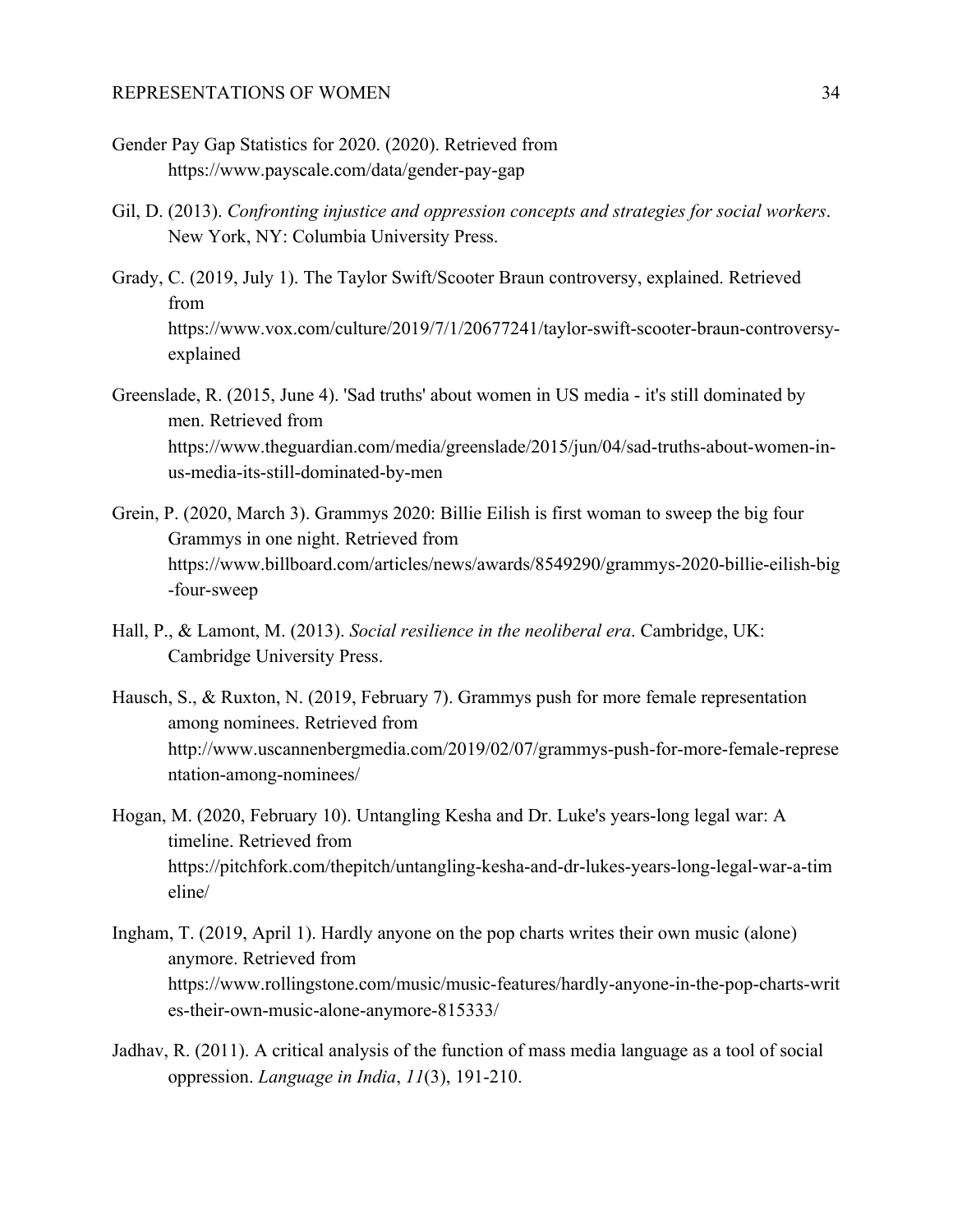- Jenen, J., Winquist, J., Arkkelin, D., & Schuster, K. (2009). Implicit attitudes towards feminism. *Sex Roles*, *60*(1-2), 14-20. https://doi.org/10.1007/s11199-008-9514-3
- Johnson, A. G. (2018). *Privilege, power, and difference*. New York, NY: McGraw-Hill Education.
- Johnston, M. (2018, June 25). Kesha, Dr. Luke: The case explained. Retrieved from https://www.rollingstone.com/music/music-news/kesha-and-dr-luke-everything-you-need -to-know-to-understand-the-case-106731/
- Kanye West (Ft. Rihanna) Famous. (2016, February 14). Retrieved from https://genius.com/Kanye-west-famous-lyrics
- Kelley, C. (2019, April 28). The music industry still has a long way to go for gender equality. Retrieved from https://www.forbes.com/sites/caitlinkelley/2019/02/06/music-industry-study-annenberg-g ender-equality/#67e638c75f81
- Kirk, G., & Okazawa-Rey, M. (2004). Identities and social locations: Who am I? Who are my people? In *Women's lives: Multicultural perspectives* (3rd ed., pp. 59-69). New York, NY: McGraw-Hill.
- Kuypers, J. A., & D'Angelo, P. (Eds.). (2009). *Doing news framing analysis : Empirical and theoretical perspectives*. Retrieved from https://ebookcentral.proquest.com
- Lee, B. Y. (2018, March 17). How media portrayal affects women, and what Geena Davis is doing about it. Retrieved from https://www.forbes.com/sites/brucelee/2018/03/13/how-media-portrayal-affects-women-a nd-what-geena-davis-is-doing-about-it/#230977bb2962
- Liu, W. (2017). White male power and privilege: The relationship between white supremacy and social class. *Journal of Counseling Psychology*, *64*(4), 349-358. https://doi.org/10.1037/cou0000227
- Luckenbill, D. (1979). Power: A conceptual framework. *Symbolic Interaction, 2*(2), 97-114. https://doi:10.1525/si.1979.2.2.97
- Martins, N., Weaver, A., & Lynch, T. (2018). What the public "knows" about media effects research: The influence of news frames on perceived credibility and belief change. *Journal of Communication*, *68*(1), 98-119. https://doi.org/10.1093/joc/jqx004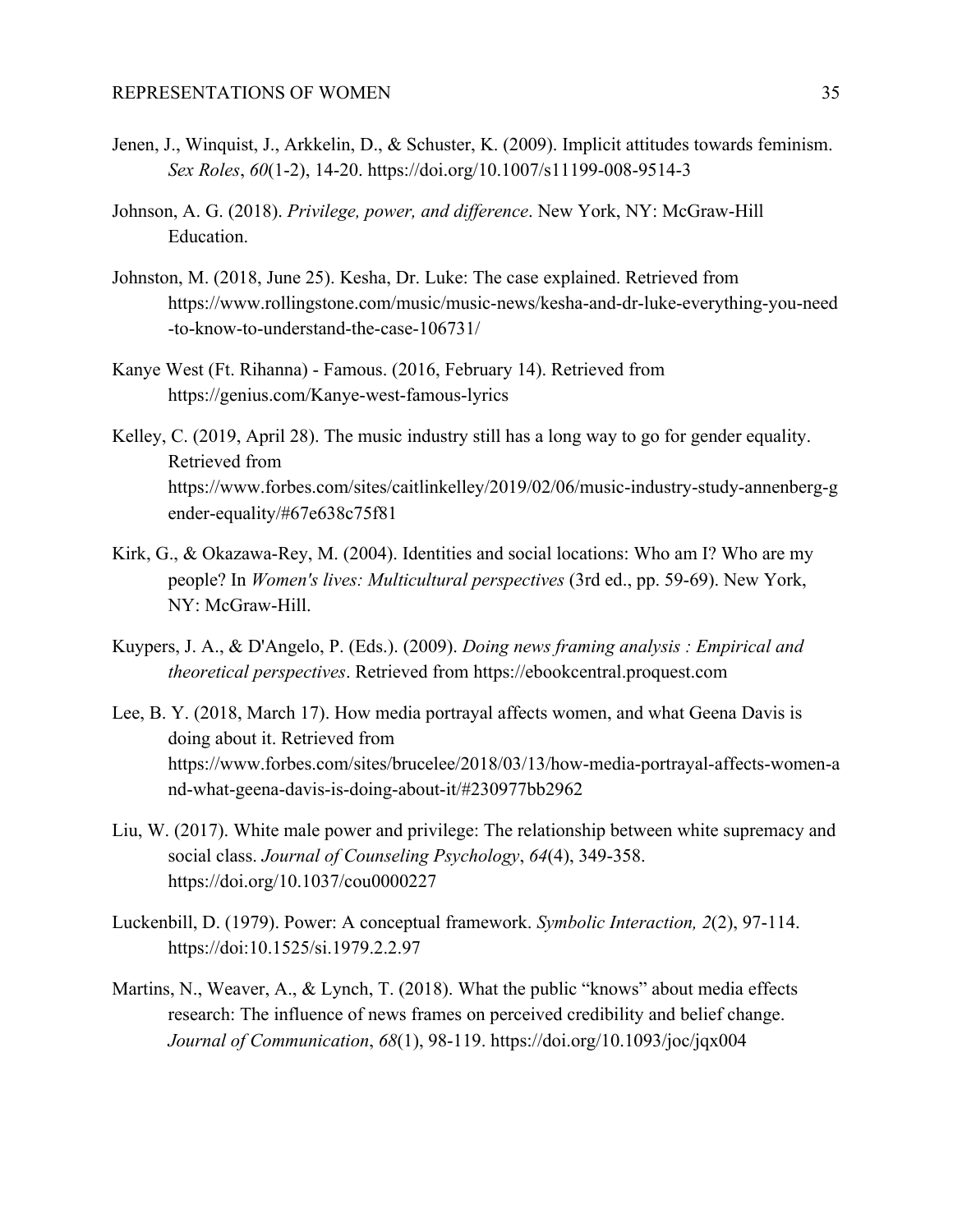- McDonald, H. (2019, October 28). Why record labels have such tremendous influence on the music industry. Retrieved from https://www.thebalancecareers.com/what-is-a-record-label-2460614
- McIntyre, H. (2019, April 2). The global music industry hit \$19 billion in sales in 2018, rising by almost 10%. Retrieved from https://www.forbes.com/sites/hughmcintyre/2019/04/02/the-global-music-industry-hits-1 9-billion-in-sales-in-2018-jumping-by-almost-10/
- Messinger, G. S. (2010). *The battle for the mind : War and peace in the era of mass communication*. Retrieved from https://ebookcentral.proquest.com
- Music and Misogyny: Why We're All Listening To Sexist Lyrics. (2014, March 26). Retrieved from https://www.stylist.co.uk/life/music-and-misogyny-why-were-all-listening-to-sexist-lyric s/56419
- Music Industry Analysis and Opinion. (2019). Retrieved from https://scholarlycommons.pacific.edu/backstage-pass/?utm\_source=scholarlycommons.pa cific.edu/backstage-pass/vol2/iss1/15&utm\_medium=PDF&utm\_campaign=PDFCoverPa ges
- Neff, S. (2014). Sexism across musical genres: A comparison. Retrieved from https://scholarworks.wmich.edu/cgi/viewcontent.cgi?article=3486&context=honors\_these s
- Piazza, B. (2017). Systems of oppression and the filtration of media. *IDEAS Working Paper Series from RePEc*. Retrieved from http://search.proquest.com/docview/2059052135/
- Pingree, R., Stoycheff, E., Sui, M., & Peifer, J. (2018). Setting a non-agenda: Effects of a perceived lack of problems in recent news or twitter. *Mass Communication and Society*, *21*(5), 555-584. https://doi.org/10.1080/15205436.2018.1451543
- Potter, W. (2012). What is a media effect?. In *Media effects* (pp. 33-50). London, UK: Sage Publications. https://doi.org/10.4135/9781544308500.n3
- Qin, B., Strömberg, D., & Wu, Y. (2017). Why does China allow freer social media? Protests versus surveillance and propaganda. *Journal of Economic Perspectives*, *31*(1), 117-140. https://doi.org/10.1257/jep.31.1.117
- Recording Academy Defends Female Representation at Grammys. (2018, February 15). Retrieved from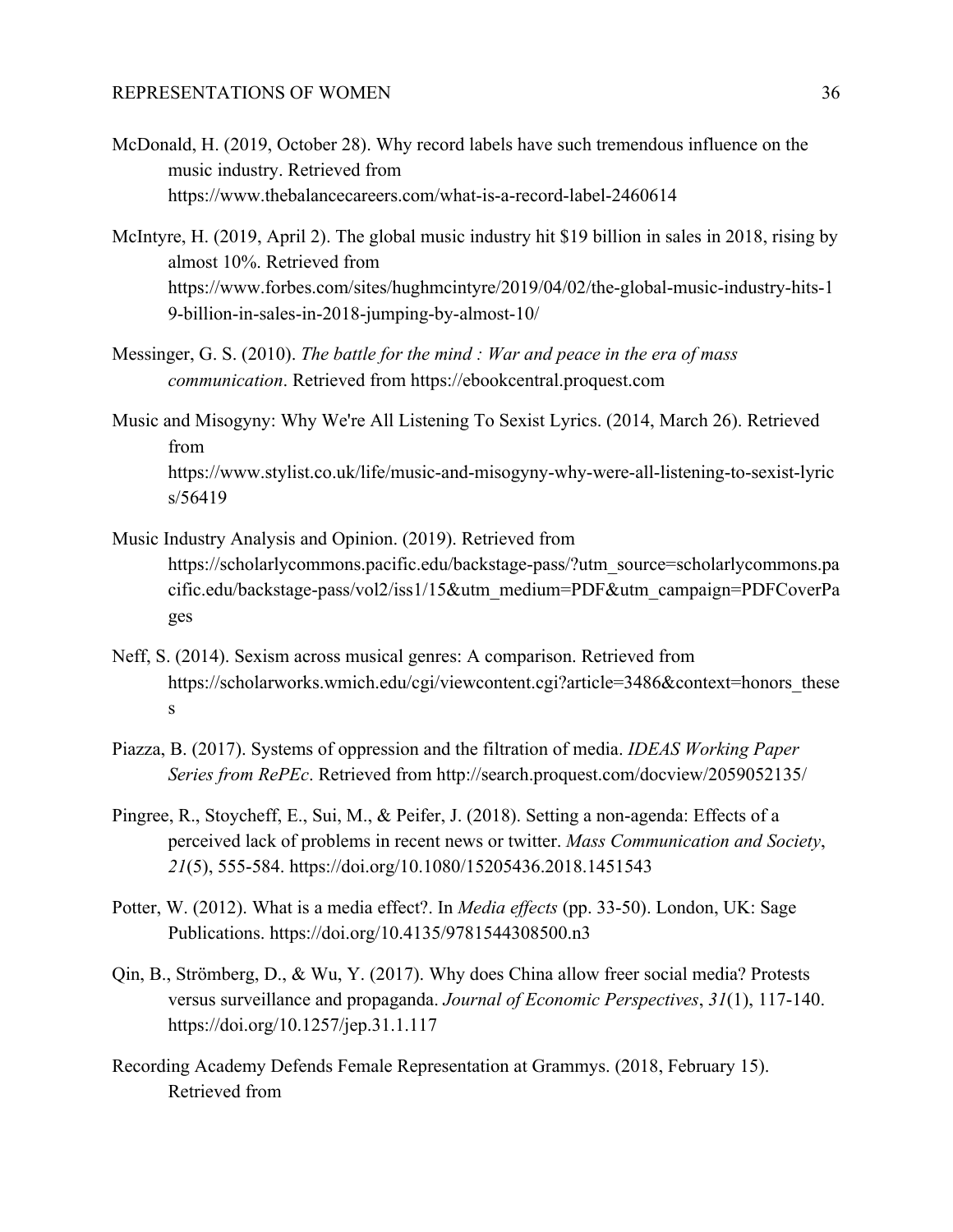https://www.hollywoodreporter.com/news/recording-academy-defends-female-representa tion-at-grammys-1085163

- Resnikoff, P. (2018, September 9). Collectively, indie labels are now bigger than any major label. Retrieved from https://www.digitalmusicnews.com/2018/05/20/indie-labels-major-label/
- Rogers, C. (2019, July 3). Taylor Swift was never given the opportunity to buy back her music, says her attorney. Retrieved from https://www.businessinsider.com/taylor-swift-big-machine-masters-scooter-braun-2019-7
- Savage, M. (2019, October 23). Musicians 'face high levels of sexual harassment'. Retrieved from https://www.bbc.com/news/entertainment-arts-50128600
- Schneider, J. (2019, May 20). As music industry embraces more women in executive roles, gender disparity remains. Retrieved from https://www.forbes.com/sites/jacquelineschneider/2019/05/16/as-music-industry-embrace s-more-women-in-executive-roles-gender-disparity-remains/#4f8fdd6b1081
- Shanahan, J., & Morgan, M. (1999). *Television and its viewers: Cultivation theory and research*. Cambridge, UK: Cambridge University Press.
- Smith, D. (2020, January 28). The backlash against Black Lives Matter is just more evidence of injustice. Retrieved from https://theconversation.com/the-backlash-against-black-lives-matter-is-just-more-evidenc e-of-injustice-85587
- The Stats. (2019). Retrieved from <https://www.womeninmusic.org/stats.html>
- Thompson, P. & Tisdell, E. (2007). The influence of popular culture and entertainment media on adult education. *New Directions for Adult and Continuing Education*, *2007*(115), 83-90. https://doi.org/10.1002/ace.270
- Tsioulcas, A. (2019, February 8). A year after the #MeToo Grammys, women are still missing in music. Retrieved from https://www.npr.org/2019/02/08/692671099/a-year-after-the-metoo-grammys-women-are -still-missing-in-music
- U.S. Census Bureau: Quickfacts: United States. (2019). Retrieved from https://www.census.gov/quickfacts/fact/table/US/LFE046218